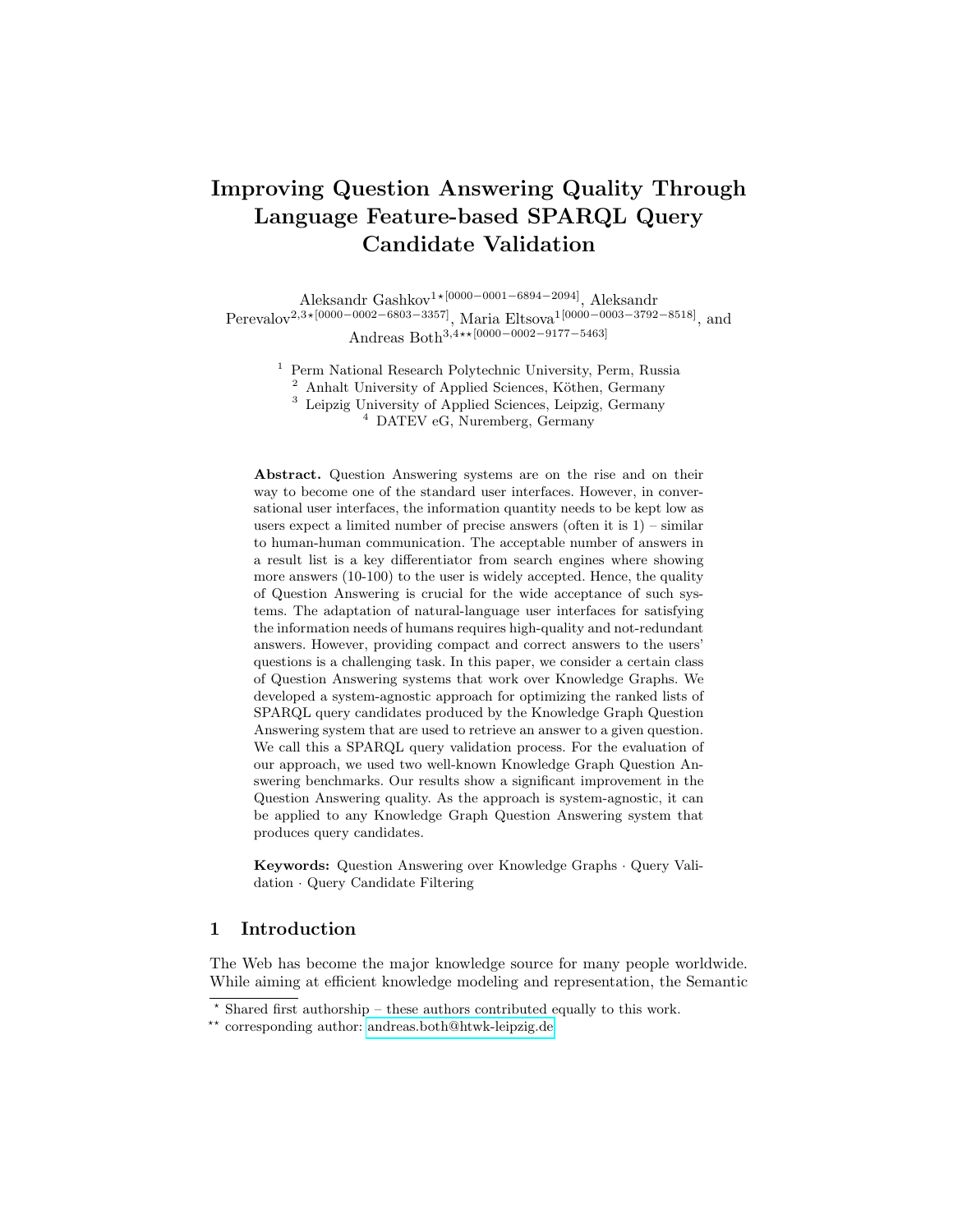<span id="page-1-1"></span>

Fig. 1: General overview of the Query Validation process. The core component is the Query Validator intended to filter incorrect query candidates.

Web initiative was proposed and is permanently growing. The objective of this initiative is to make Web data machine-readable and machine-understandable by describing concepts, entities, and relations between them [\[6\]](#page-15-0). Hence, the Semantic Web may be considered as a giant Knowledge Graph (KG). In this regard, Knowledge Graph Question Answering (KGQA) systems are actively developing already for more than a decade [\[14,](#page-15-1)[16\]](#page-16-0). These systems are bridging the gap between Linked Data and end-users by transforming natural-language (NL) questions into structured queries (e.g., represented as SPARQL<sup>[5](#page-1-0)</sup>) to make the information accessible using NL requests.

When answering a question, KGQA systems often generate a ranked list of SPARQL queries that are considered to be capable of retrieving answers to a given question. Thereafter, a ranked Top-N of the retrieved answers is shown to the end-users (often N is 1). Thus, a *Query Candidate* is a SPARQL query generated by a KGQA system to retrieve data. An Answer Candidate is a result of a SPARQL Query Candidate execution which is proposed as a possible answer to a user. In this paper, we propose a *Query Validation*  $(QV)$  process that is intended to remove all queries that cannot be resolved to a correct answer from a query candidates list. This helps to reduce the number of incorrect query candidates (and therefore, answers) in the output and move the correct ones to the top of the list. In addition, unanswerable questions should be recognized, and, hence, an empty output should be presented for such questions (s.t., users are not confronted with incorrect/guessed answers).

The field of Answer Validation (AV) is well-researched for information retrieval  $(IR)$  and IR-based question answering  $(QA)$  and many approaches were proposed in the last decade [\[1,](#page-15-2)[30,](#page-17-0)[21](#page-16-1)[,39,](#page-17-1)[5,](#page-15-3)[22](#page-16-2)[,47\]](#page-18-0). However, there is just a very limited number of studies on AV and QV in the context of KGQA systems (e.g.,  $[27,9]$  $[27,9]$ ).

In this work, we propose a new system-agnostic QV approach that can determine whether a query candidate produced by a KGQA system is correct or not without executing the SPARQL query (see Figure [1\)](#page-1-1). The approach uses a straight-forward process of converting a query candidate to NL representation and a fine-tuned classifier [\[11\]](#page-15-5) to distinguish between correct and incorrect query candidates and, therefore, the answers. In Figure [1,](#page-1-1) the process is visualized. To demonstrate the efficiency of the proposed QV approach, we utilize several well-known QA quality metrics, such as Precision@k and NDCG@k (Normalized

<span id="page-1-0"></span><sup>5</sup> <https://www.w3.org/TR/rdf-sparql-query/>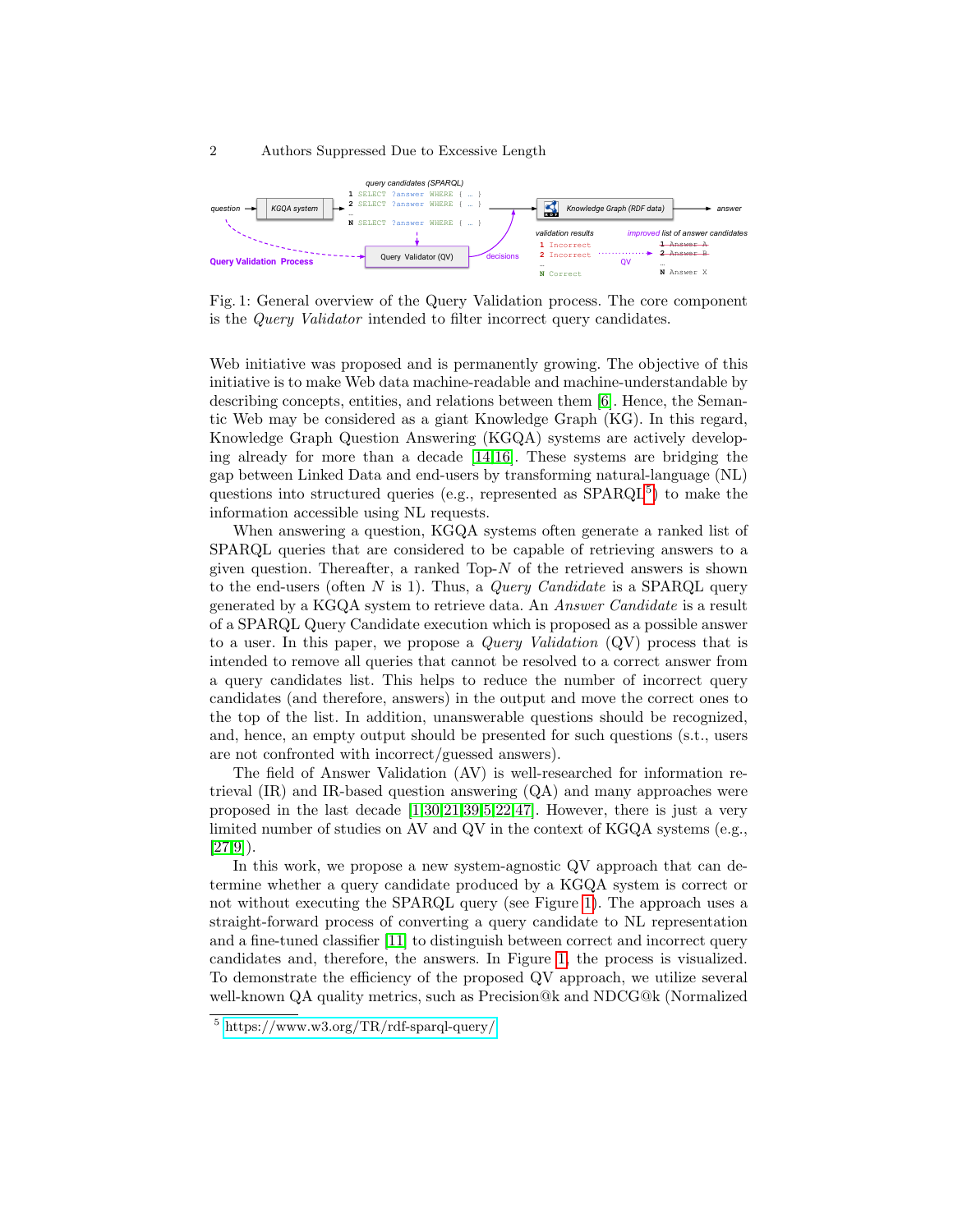Discounted Cumulative Gain) [\[37\]](#page-17-3). To tackle the dilemma of how to address the difference between "guessing" answers versus providing an empty result, we introduce a new integral metric that takes into account correct, incorrect, and also empty answer sets. In addition, we consider the quality w.r.t. the unanswerable questions and the influence of our approach on the corresponding results. Given our experimental results on one KGQA system, QAnswer [\[12\]](#page-15-6), and two benchmarking datasets, LC-QuAD 2.0 [\[17\]](#page-16-3) and RuBQ 2.0 [\[35\]](#page-17-4), we demonstrate that the QV approach provides a relative improvement of Precision@1 up to 204.6% (see Table [2\)](#page-10-0) as well as it is improving other metrics significantly. Moreover, the approach enabled us to obtain almost 50% of correct answers for the unanswerable questions.

To increase the reproducibility of our work, we performed evaluation of experiments with the Gerbil [\[43\]](#page-18-1) system that provides standardized shareable links to the experiments for KGQA systems. We provide the links to the Gerbil exper-iments, source code, and the experimental data<sup>[6](#page-2-0)</sup> (our experimental data is also shared as an RDF Turtle dataset) as an online appendix. This paper is structured as follows. In the next section, the related work is presented followed by Section [3](#page-3-0) which introduces our approach in detail. Section [4](#page-6-0) highlights the used QA system, QV component, datasets and data preparation process. We describe in Section [5](#page-9-0) how experiments were processed in general. Section [6](#page-9-1) estimates the quality of the query validator as well as the impact of the QV process on the QA quality. Section [7](#page-14-0) concludes the paper and outlines future work.

# 2 Related Work

Techniques that tackle the task of validating the answer were applied mainly in IR-based QA, which we mentioned in Section [1.](#page-0-0) IR-based QA systems are often required to rank huge amounts of candidate answers [\[26\]](#page-16-4), e.g., the incorrect answer candidates in form of textual paragraphs have to be eliminated by the AV module. In [\[34\]](#page-17-5), e.g., the AV process is performed on the basis of Expected Answer Type, Named Entities Presence, and Acronym Checking (only if a question is about an acronym). The authors mention that sometimes AV module is "too strict", i.e., it removes also correct answers.

However, the AV and QV processes in KGQA are not well investigated in the research community. Our previous paper [\[19\]](#page-16-5) describes the novel approach for improving the QA quality where answer candidates are filtered just by evaluating the NL input (i.e., the user's question) and output (i.e., the system's answer), accordingly, it is a system-agnostic approach. Nevertheless, it requires well-formed NL answers that are hard to compute automatically.

On the other hand, there appeared recently some approaches to semantic parsing by treating it as a problem of semantic graph generation and re-ranking [\[45](#page-18-2)[,46](#page-18-3)[,31,](#page-17-6)[27\]](#page-17-2). While Yih et al. [\[45\]](#page-18-2) introduce grounded query graph candidates using a staged heuristic search algorithm and employs a neural ranking model

<span id="page-2-0"></span> $^6$  <https://doi.org/10.6084/m9.figshare.19434515>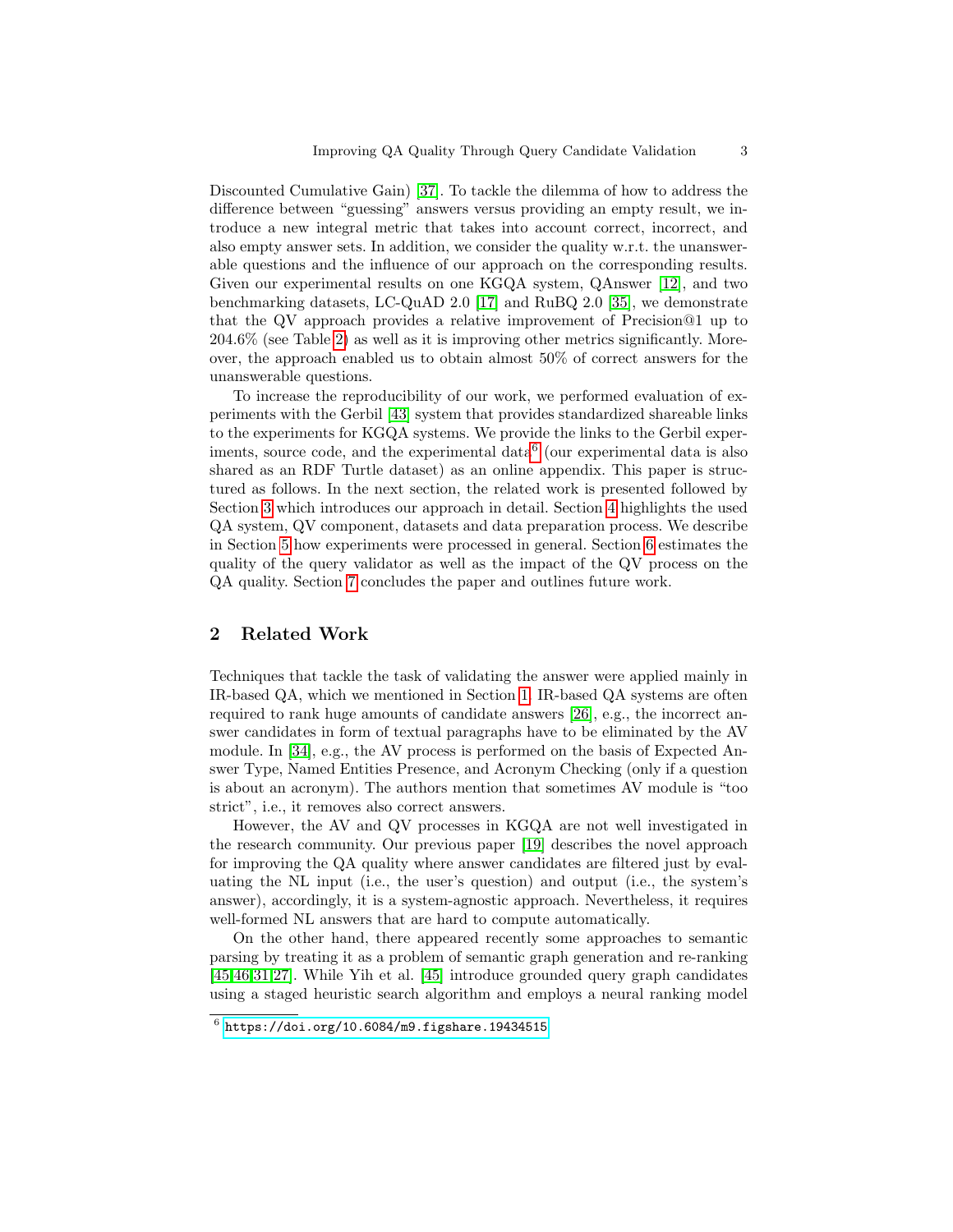for scoring and finding the optimal semantic graph, Yu et al. [\[46\]](#page-18-3) utilize a hierarchical representation of KG predicates in their neural query graph ranking model. A local sub-sequence alignment model with cross-attention is presented in [\[31\]](#page-17-6). A slot-matching model to rank query graphs for complex KGQA [\[27\]](#page-17-2) exploits the inherent structure of query graphs and uses multiple attention scores to explicitly compare each predicate in a query graph with the NL question.

Another topic which has being attracted more and more attention of the research community in recent years is the problem of unanswerable questions [\[40](#page-17-7)[,2](#page-15-7)[,23,](#page-16-6)[44](#page-18-4)[,20\]](#page-16-7). However, most of them deal with Machine Reading Comprehension, not KGQA. Unfortunately, different classifications of unanswerable questions (e.g.,  $[24,2,44,23]$  $[24,2,44,23]$  $[24,2,44,23]$  $[24,2,44,23]$ ) consider only the situation in which a (not answered) question has an answer (an answer that is available, but could not be computed by the QA-system, for any reason) and do not investigate the case when there exists no answers to a question, e.g., "What is the capital of Mars?". These two cases differ fundamentally for the field of QA, therefore, they need different approaches to be resolved. However, to distinguish these two cases is not important for this paper. Instead, we focus on deciding whether an answer (represented as query candidate) is correct or not. For this reason, we call all these questions unanswerable questions.

# <span id="page-3-0"></span>3 Approach

Our approach is based on the general assumption that a SPARQL query is expressing a question in a formal representation which can be translated back to an NL text that should be similar to the original question.

In a KGQA system, the generation of a SPARQL query given a question can be considered as a translation from NL to the formal language (cf. Figure [1\)](#page-1-1). We consider the direct comparison of SPARQL queries and NL questions as very challenging, especially for SPARQL over Wikidata [\[18\]](#page-16-9) because of non-intuitive URIs naming convention, therefore, we convert SPARQL query candidates to a textual representation. For this purpose, the labels stored in the KG are used to convert all Semantic Web identifiers (e.g., <https://www.wikidata.org/entity/Q84>) to their textual representation (e.g., "London"). We call the process of generating an NL representation verbalization of a SPARQL query.

In our approach we assume that *given a NL question, a KGQA system pro*duces a list of SPARQL query candidates ranked by a relevance score, computed internally within the system, i.e., the first *query candidate will be used to compute* the answer to show to an end-user. The goal of our QV approach is to ensure that incorrect query candidates are filtered while relying only on the user's NL question and the computed SPARQL query candidates of the considered KGQA system. Hence, our QV process is intended to distinguish query candidates resulting in correct answers from those that would result in incorrect answers. Our approach is system-agnostic and does not require executing the SPARQL queries. In the following subsections, we describe the approach in detail.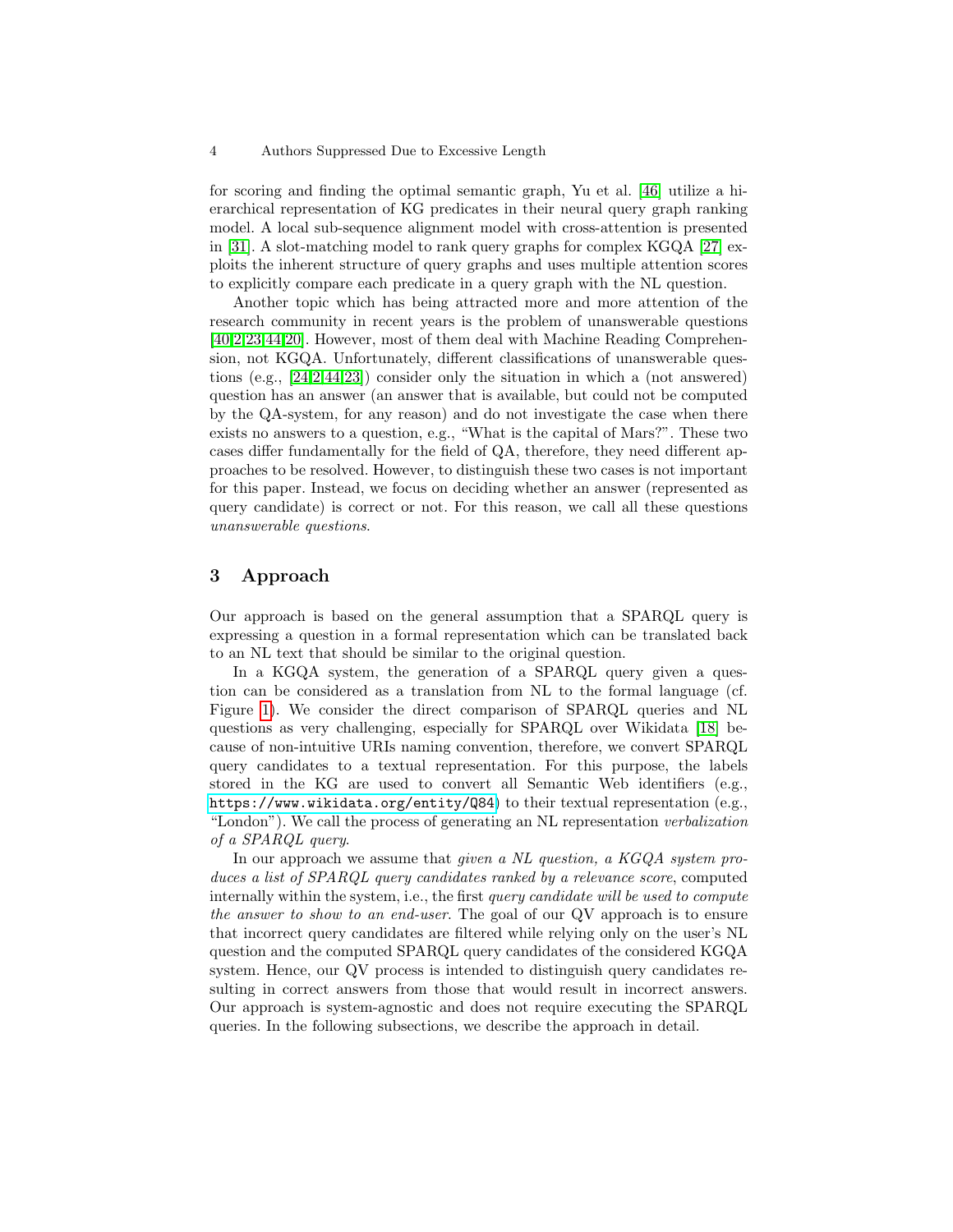```
# What is the cause and place of John Denver's death?
PREFIX wd: <http://www.wikidata.org/entity/>
PREFIX wdt: <http://www.wikidata.org/prop/direct/>
SELECT ?cause ?place WHERE {
 wd:Q105460 wdt:P509 ?cause .
 wd:Q105460 wdt:P20 ?place .
}
```
Fig. 2: An example of a correct SPARQL query candidate (using Wikidata).

#### <span id="page-4-2"></span>3.1 SPARQL Query Candidates Verbalization

To convert SPARQL query candidates to NL answers, we use a straight-forward process where only the WHERE clause of the SPARQL query is considered. All entities and predicates are replaced by their labels, e.g., [wd:Q5](http://www.wikidata.org/entity/Q5) is replaced by its English label "human". All variable names are kept as they are, e.g., ?o1, ?subject, ?answer. It is worth mentioning that any other modifiers (e.g., LIMIT, ORDER BY, GROUP BY) in a query are removed in our current approach and do not influence the final NL representation<sup>[7](#page-4-0)</sup>. Finally, all the labels are concatenated with each other in the order of appearance with the space separator.

Considering the SPARQL query presented in Figure [2,](#page-4-1) our process computes the following NL representation: "John Denver cause of death ?cause John Denver place of death ?place". As many property and entity labels used in a question are often mirrored in its verbalization, our approach is based on the assumption that the QV classifier will be capable of determining such query candidate as a correct one (i.e., the user's question and the query verbalization are similar).

### 3.2 Query Validation Process

The intention of the proposed QV process is as follows: given a query candidates list, we are aiming at excluding as many incorrect query candidates as possible while not removing the correct ones. Thus, our approach increases the chances of showing a correct answer to a user of a QA system. In Figure [3,](#page-5-0) several different QV cases are shown. All the incorrect query candidates were removed by the QV (e.g., in  $A'$ ) while the correct ones were left untouched (cf.  $A''$ ). In an extreme case, a query candidates list contains only incorrect items (e.g., in D and  $E$ ). In this case, the list should become empty after a perfect QV (cf.  $D'$ and  $D''$ ). Likewise, there could be only correct query candidates in the list (not shown in Figure [3\)](#page-5-0). In this (unlikely) case, at least one query candidate should be recognized as correct by the QV.

<span id="page-4-0"></span><sup>7</sup> Measuring the impact on the verbalization regarding the QV results would be part of additional research.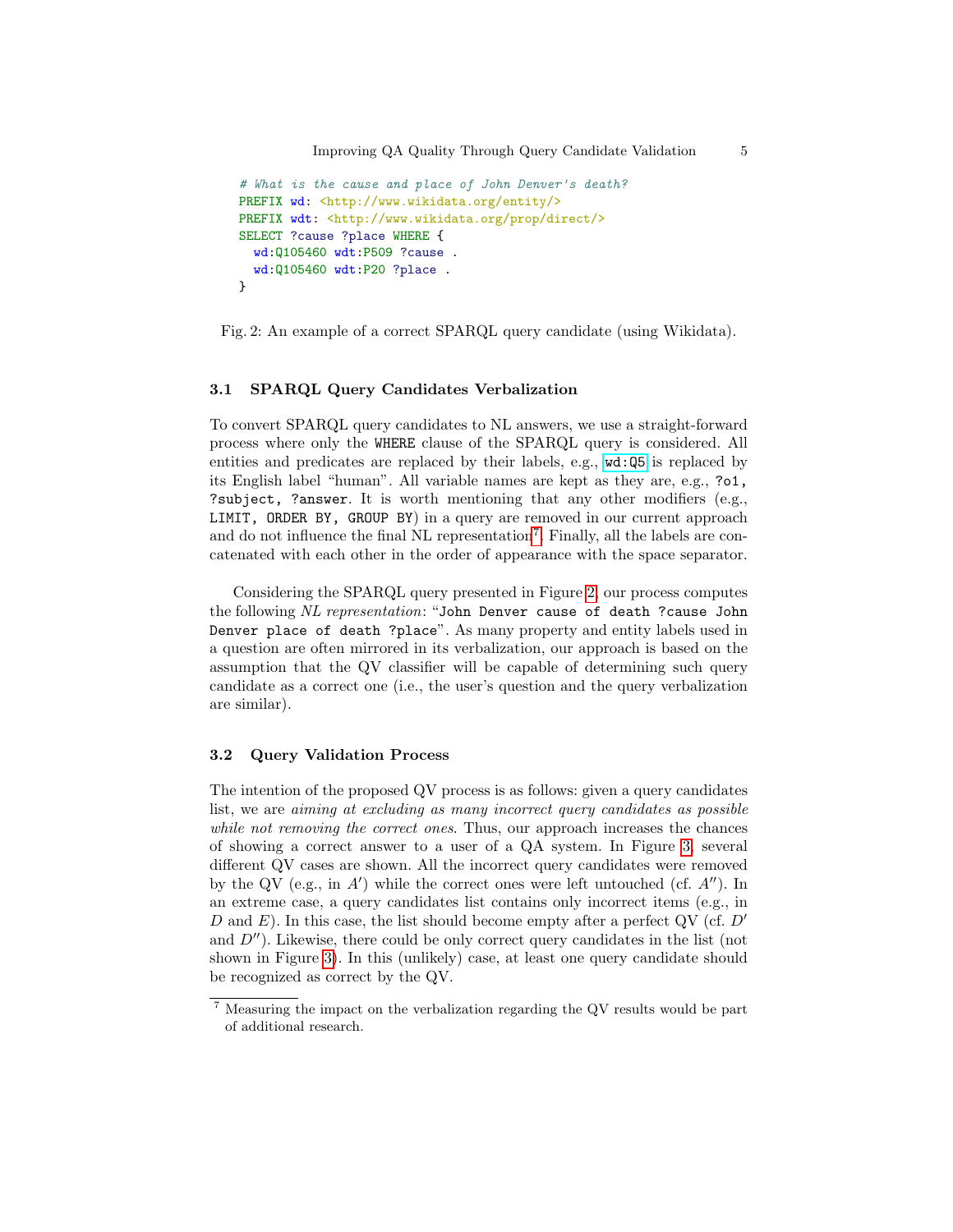<span id="page-5-0"></span>

Fig. 3: An example of query validation process where a KGQA system proposed 6 ranked query candidates (index:  $0 - 5$ ) for each of the 5 questions  $(A − E)$ .

## <span id="page-5-1"></span>3.3 Measures of Query Validation Efficiency

Classification Quality of the Query Validator To measure the quality of the query validator, we use the following well-known metrics: True Positive Rate (TPR/Recall), True Negative Rate (TNR), Balanced Accuracy (BA), Precision, and F1 score. The metrics are calculated in the machine learning setting for binary classification [\[33\]](#page-17-8).

Question Answering Quality To measure the efficiency of QV process, we need to take into account two types of situations that may occur –  $(S_A)$  when a query candidate list generated by a KGQA system for a given question contains records with at least one correct query candidate,  $(S_B)$  when a query candidate list contains no correct items. In addition, the questions are divided into answerable and unanswerable.

The most common way to measure QA quality is to take the answers generated by the first-ranked query candidate and compare them to the gold standard answers. In this regard, to measure the efficiency of our QV approach, we use well-known Precision, Recall, and F1 score metrics calculated in the informationretrieval setting [\[37\]](#page-17-3). The metrics are calculated on the answers obtained before and after QV process. Thereafter, relative improvement is computed.

As our approach influences the whole query candidate list, the other metrics that take into account ranking order have to be considered. Therefore, we utilize Precision@k and NDCG@k [\[37\]](#page-17-3), where  $k \in [1, n]$  and n is the number of query candidates provided by the considered KGQA system.

It is reasonable to use the aforementioned metrics only w.r.t. situation  $S_A$ (mentioned at the beginning of this paragraph). While considering situation  $S_B$ , we propose the new metric *Answer Trustworthiness Score* (formally defined in Equation [1](#page-12-0) in Section [6.2\)](#page-10-1). This metric "gives a reward" (bonus) when a correct answer is shown to a user, and "punishes" (penalty) the score otherwise. In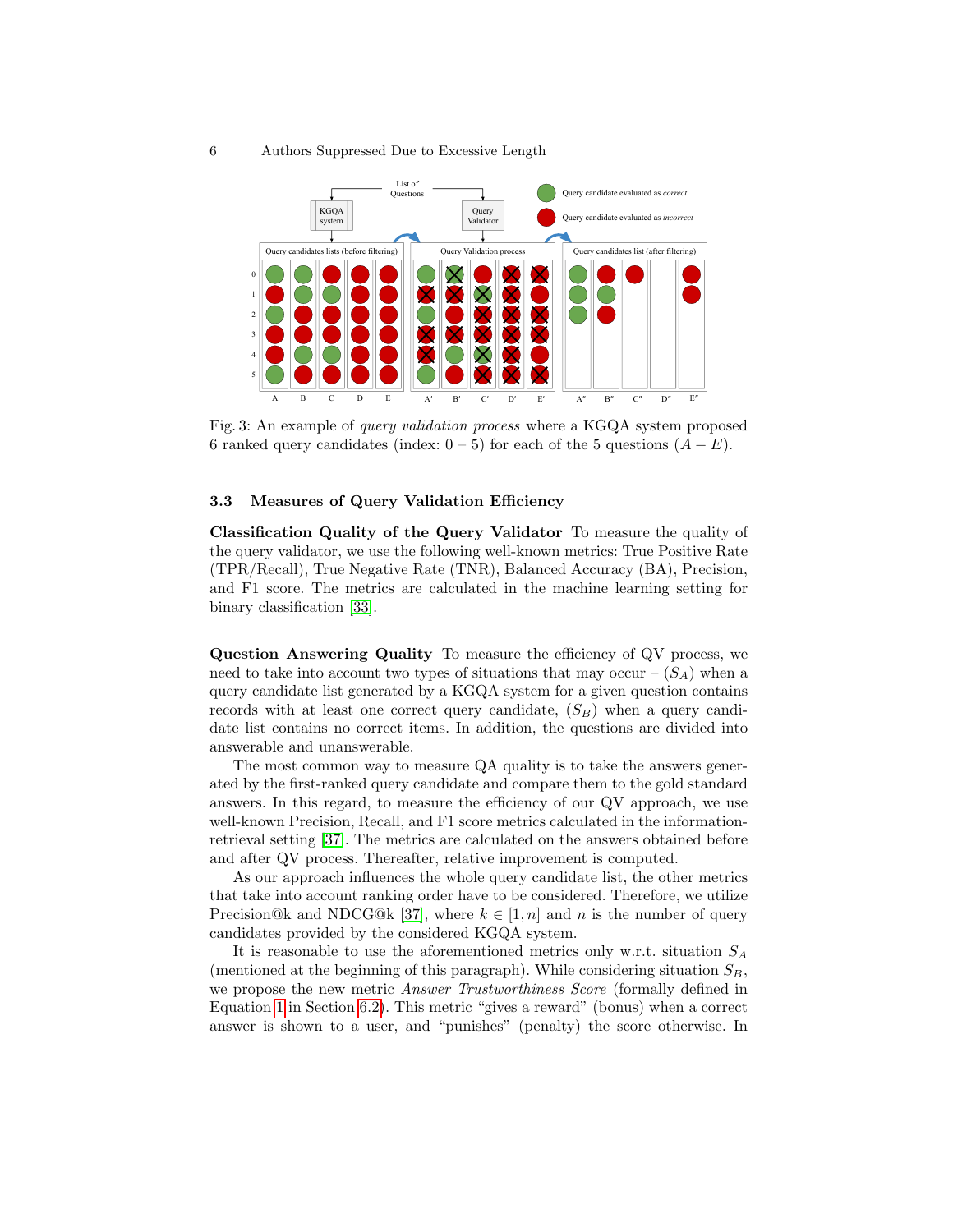addition, there is a special case when the query candidate list is an empty set, although a correct answer would be available within the considered data. In this situation, the metric does not reward or punish the score, as it is considered to be an "honest" response by the QA system to provide a "don't know the answer" statement (and not "guess" an answer). However, if after the QV process the empty answer is presented to a user (instead of "guessing" an answer), the score will be higher as no punishment will be done. The intuition behind this metric is that no answer is better than a wrong answer<sup>[8](#page-6-1)</sup>. Other relevant statistics should be calculated over all query candidate sets, such as average position of correct/incorrect query candidates, the average number of correct/incorrect query candidates in a list.

Finally, unanswerable questions have to be considered. For this class of questions, the expected response is defined as an empty query candidates list.

# <span id="page-6-0"></span>4 Material and Methods

To validate our approach, we used the state-of-the-art QA system QAnswer  $[15,13,12]$  $[15,13,12]$  $[15,13,12]$  and two well-known datasets – RuBQ 2.0 [\[35\]](#page-17-4) and LC-QuAD 2.0 [\[17\]](#page-16-3).

## 4.1 The KGQA system QAnswer

Out of many existing  $QA$  systems (e.g., DeepPavlov [\[10\]](#page-15-9), Platypus [\[32\]](#page-17-9), DeepgAnswer [\[25\]](#page-16-11) etc.), we have chosen QAnswer because of its portability, accessibility [\[12\]](#page-15-6) and its following features: robustness, multilingualism, support for multiple KGs (including Wikidata), and it provides high precision and recall [\[13\]](#page-15-8). QAnswer also provides an API to ask a question and receive the corresponding ranked query candidate list (of a maximum of 60 candidates). The limitations of QAnswer as described in [\[13\]](#page-15-8) are not essential to this paper.

#### 4.2 Datasets Overview

QA over KGs is a substantial task that matches a user's question to a query over a KG to retrieve the correct answer [\[38\]](#page-17-10). After several updates of the DBpedia [\[3\]](#page-15-10) KG, many well-known datasets (QALD [\[42\]](#page-18-5), LC-QuAD 1.0 [\[41\]](#page-17-11), SimpleDBpediaQA [\[4\]](#page-15-11) etc.) cannot be utilized on its latest version because a QA system compiled for the inundated version has stopped returning valid requests. Moreover, not all datasets (e.g., CSQA [\[36\]](#page-17-12)) employ SPARQL as a formal representation (which is a requirement for our work). Some datasets (e.g., VANiLLa [\[7\]](#page-15-12)) have a structure that does not enable to retrieve an answer without ambiguity. Therefore, it was decided to use the RuBQ 2.0 [\[35\]](#page-17-4) and LC-QuAD 2.0 [\[17\]](#page-16-3) datasets for our purpose on this step of our research.

<span id="page-6-1"></span><sup>8</sup> Example: Assuming a user asks for the red or green wire to be cut for defusing a bomb, then a guessed answer by the QA system might have a devastating result in real life.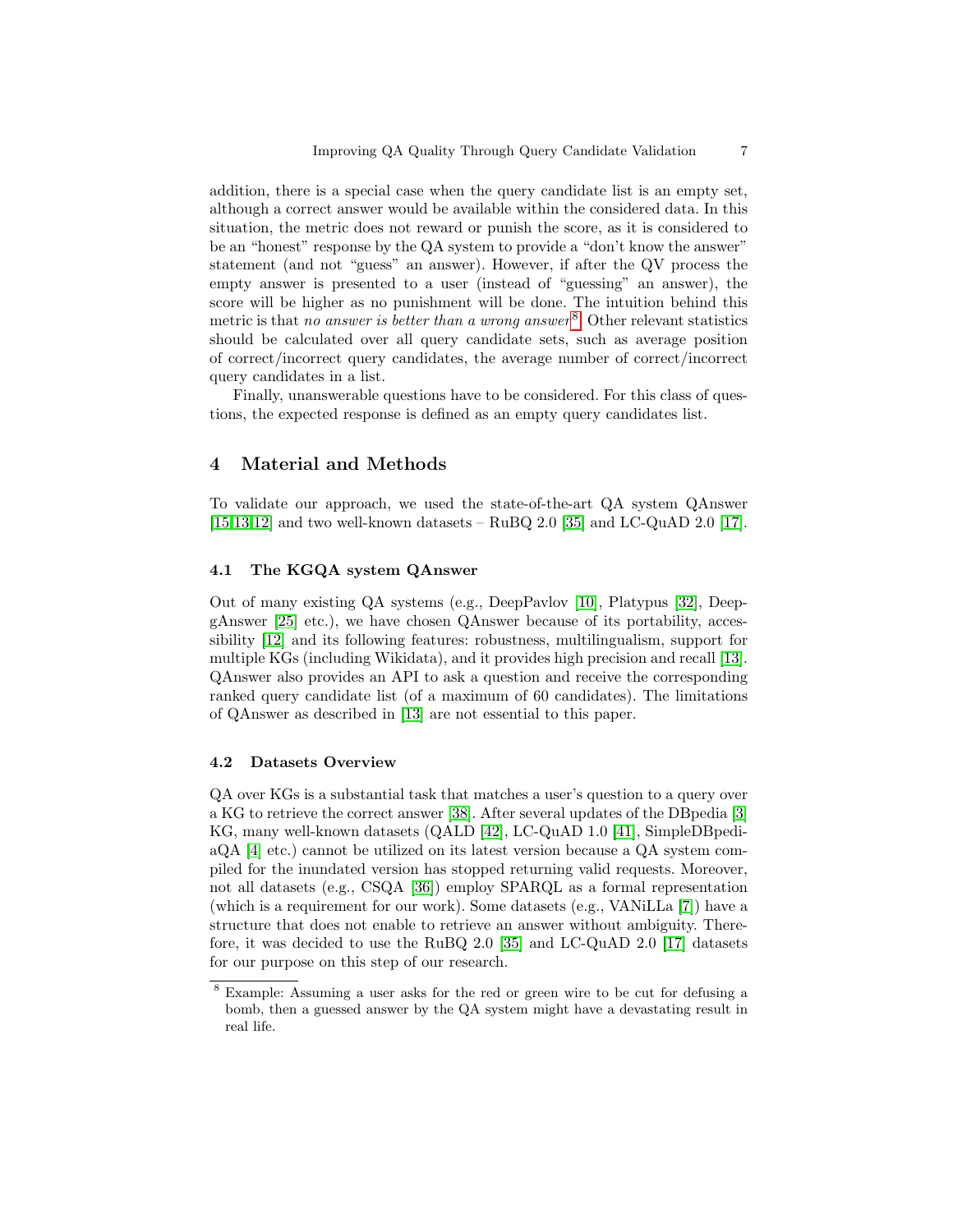RuBQ 2.0 Dataset. RuBQ 2.0 is the first Russian dataset for QA over Wikidata that consists of 2,910 questions of varying complexity, their machine translations into English without any post-editing, and annotated SPARQL queries, which are essential for our approach. Here, we only use the English questions. There are 2,357 unique entities, namely 1,218 in questions and 1,250 in answers, as well as 242 unique relations in the dataset. RuBQ 2.0 is split into development (580) and test (2,330) subsets in such a way to keep a similar distribution of query types in both subsets. 510 RuBQ 2.0 questions are unanswerable,which is a new challenge for KGQA systems to make the task more realistic. The fact that RuBQ 2.0 contains unanswerable questions was a strong incentive to use them in our evaluation.

We were not able to utilize the RuBQ 2.0 data split to dev/test parts, as the number of dev samples is too small for fine-tuning our Query Validator. To obtain the new split, we joined both parts and divided the entire dataset into new train/test parts in 80/20 split (see Section [4.3\)](#page-7-0).

LC-QuAD 2.0 Dataset. LC-QuAD 2.0 (2nd instance of the Large-Scale Complex Question Answering Dataset) with 30,000 questions, their paraphrases, and their corresponding SPARQL queries is compatible with both Wikidata and DBpedia 2018 KGs. This dataset has a good variety and reasonable complexity levels for questions (e.g., multi-fact questions, temporal questions, and questions that utilize qualifier information). This dataset consists of 21,258 unique entities and 1,310 unique relations. LC-QuAD 2.0 contains 10 different types of questions (such as boolean, dual intentions, fact with qualifiers, and others) spread over 22 unique templates.

## <span id="page-7-0"></span>4.3 Data Preparation Process

The process of data preparation is analogous for all datasets considered. It consists of the following steps: (1) processing the questions with the KGQA system in order to get query candidate lists for each of them, (2) executing SPARQL queries from the candidate lists on Wikidata in order to get the answer sets, (3) comparing the answer sets from the query candidates with the "gold standard" answer sets from the dataset in order to determine whether a query candidate is correct or not<sup>[9](#page-7-1)</sup>, (4) transforming query candidates to NL (according to Sec-tion [3.1\)](#page-4-2). The sample entry of a resulting dataset in the RDF Turtle format<sup>[10](#page-7-2)</sup> is presented in Figure [4.](#page-8-0) The dataset is available in the online appendix.

We summarized the information on the prepared data and divided it into 3 groups (cf. Table [1\)](#page-8-1).

<span id="page-7-1"></span><sup>&</sup>lt;sup>9</sup> A query candidate is considered as correct if F1 score( $y_{pred}, y_{true}$ ) = 1, where  $y_{pred}$ – is the set of answers obtained with query candidate and  $y_{true}$  is the "gold standard" answer set.

<span id="page-7-2"></span><sup>10</sup> <https://www.w3.org/TR/turtle/>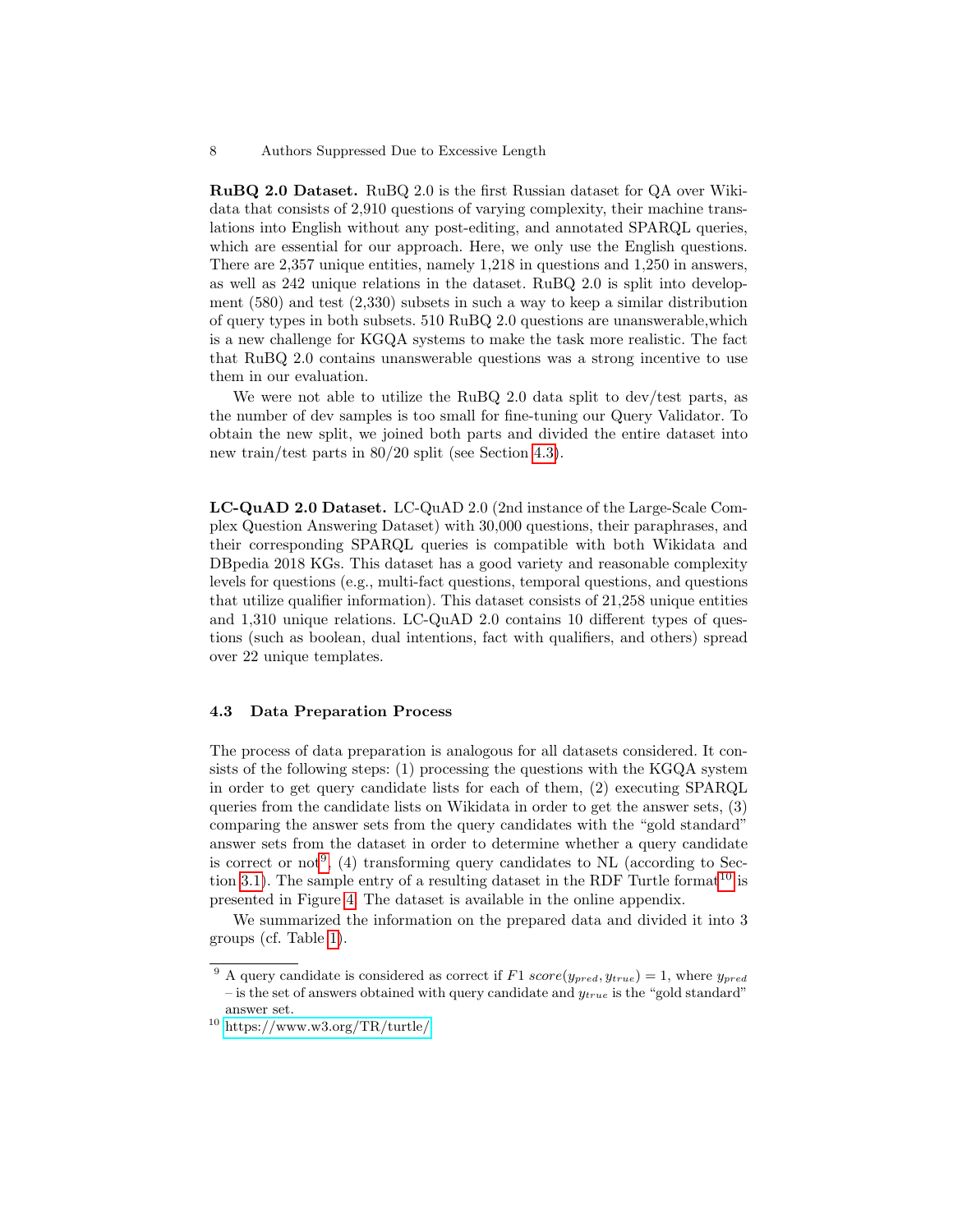```
fqaqc:dataset-experiment:DATASET:TRAIN:19719-0
    rdf:type fqaac:AnswerCandidate ;
    fqaqc:relatedTo <urn:benchmark:qa:DATASET:TRAIN:19719> ;
    fqaqc:hasPositionBeforeFiltering "0"^^xsd:nonNegativeInteger ;
    fqaqc:hasSPARQL "SELECT * WHERE ?s ?p '0' "^^xsd:string ;
    fqaqc:hasSPARQLResult "{\"head\":{}, \"results\":{}}"^^xsd:string ;
    fqaqc:qaF1Score "0.6"^^xsd:double ; # F1 score(goldStd, sparqlRes)
    fqaqc:hasNaturalLanguageRepresentation "sparql2text"^^xsd:string .
```
Fig. 4: The sample example from the prepared dataset in RDF Turtle format. Where fqaac is a local RDF PREFIX.

<span id="page-8-3"></span>fqaac:DATASET:19719-0 fqaac:confidenceScore "0.95"^^xsd:double .

<span id="page-8-1"></span>Fig. 5: Example of RDF Turtle representation of the query validator output.

Table 1: The statistics of the prepared datasets. The training subset is used only for training and validation of the QV and is not considered in this table. The testing subset is used only for the KGQA system evaluation. AQ – answerable questions in the dataset,  $\mu\text{AQ}$  – unanswerable questions in the dataset, Group A – questions where a correct query candidate is at the first position, Group B – questions where a correct query candidate is not at the first position, Group C – questions with zero correct query candidates.  $QC = \emptyset$  – questions that were resolved with an empty query candidates list (not included in Group C).

| Dataset                     |     |     | $\ket{\text{# }AQ\text{# }uAQ\text{# }G$ roup $A\ket{\text{# }G}$ roup $B\ket{\text{# }G}$ roup $C\ket{\text{# }QC}=\emptyset$ |      |      |    |
|-----------------------------|-----|-----|--------------------------------------------------------------------------------------------------------------------------------|------|------|----|
| RuBO <sub>2.0</sub>         | 480 | 102 |                                                                                                                                |      | 419  |    |
| $ LC\text{-}QuAD 2.0  6001$ |     |     | 958                                                                                                                            | 1288 | 3733 | 22 |

#### 4.4 BERT-based Query Validator

For the QV classifier, we used the BERT model [\[11\]](#page-15-5). As the pre-training process of this model included *next sentence prediction task* (NSP)<sup>[11](#page-8-2)</sup> [\[11\]](#page-15-5), we intentionally fine-tune BERT using the same setting. While providing a question text as a first sentence and a NL representation of a query candidate as the next one, we follow the assumption that a question and a text representation form a valid pair. To create the training data for the QV classifier, we used the prepared data as follows: to each of the textual questions from the training subset, we assigned one NL representation of a randomly picked query candidate. As the output of the QV is a real value p, such as  $\{p \in \mathbb{R} \mid 0 \leq p \leq 1\}$ , we empirically define a threshold for assigning a particular class label. The target classification label  $T = \{t^-, t^+\}$  equals  $t^+$  if and only if the assigned query candidate is considered as correct to a given question, otherwise, the target label equals  $t^-$ . The output

<span id="page-8-2"></span> $^{11}$  BERT was consciously trained to understand relationships between two consecutive sentences if the second sentence follows the first one (e.g., "[CLS] the man went to [MASK] store [SEP] he bought a gallon [MASK] milk [SEP]) because many important downstream tasks such as QA and Natural Language Inference (NLI) are based on understanding the relationship between two sentences" [\[11\]](#page-15-5).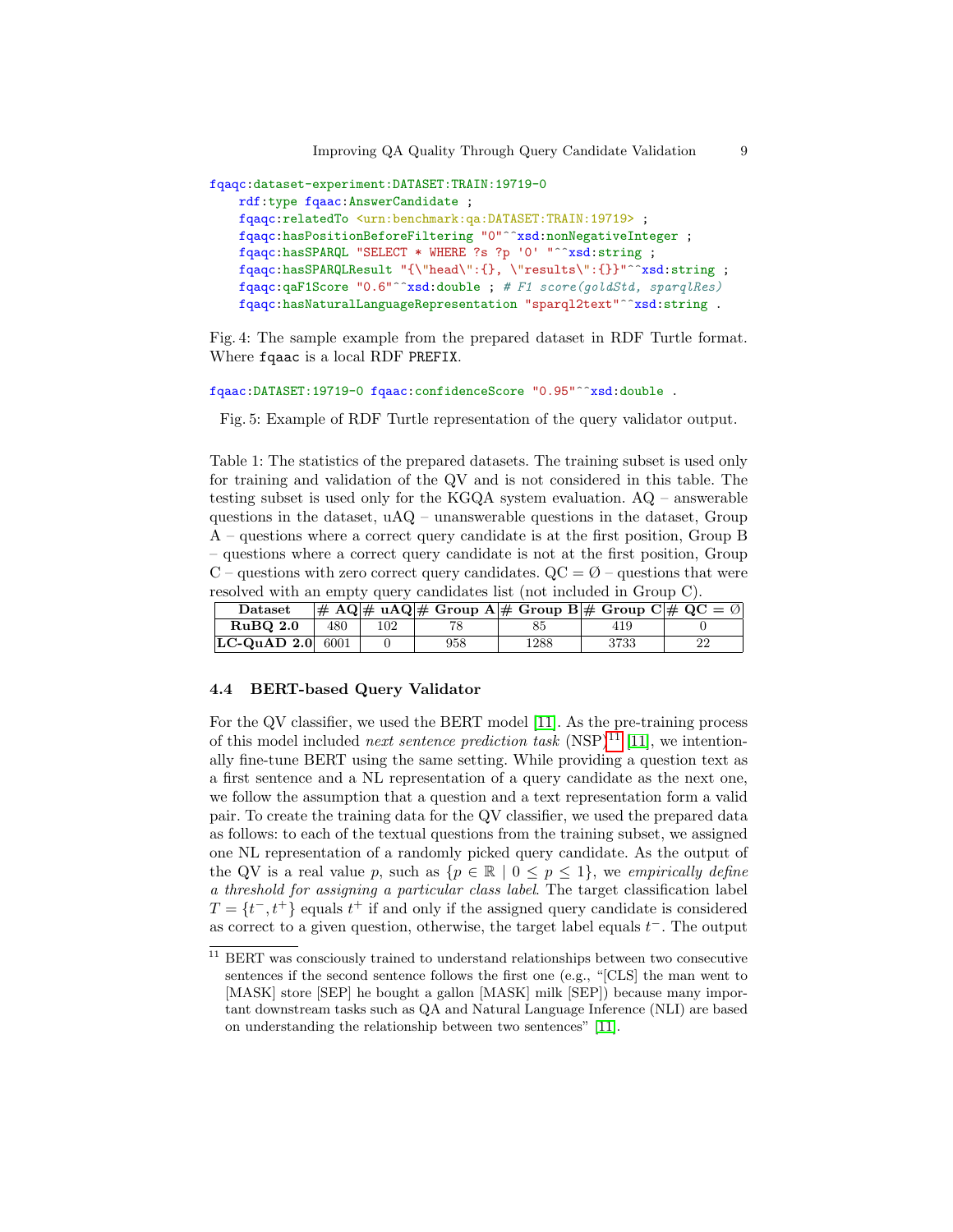of the classifier is represented in the RDF Turtle data as demonstrated in Figure [5](#page-8-3) on page [9.](#page-8-3)

# <span id="page-9-0"></span>5 Experimental Setup

We conduct our experiments as follows. In the first step, the Query Validators  $QV$  are trained separately on the corresponding training subsets  $D_i$ , where  $D =$  ${LC\text{-}QuAD, RuBQ}, D_i \in D^{12}$  ${LC\text{-}QuAD, RuBQ}, D_i \in D^{12}$  ${LC\text{-}QuAD, RuBQ}, D_i \in D^{12}$ . Hence, the a single input of the query validator  $QV_{D_i}$  is a pair  $(q, a)$ , where  $q \in D_i$  is the question text and a is the query candidate transformed to NL. To identify a specific question, we will use  $q_{D_i,k}$ , where k is the ID of the question in the dataset  $D_i$  (e.g., a question with  $id=1$ of the RuBQ 2.0 dataset will be represented by  $q_{\text{RuBQ},1}$ .

The output of the *target label of the query validator* is  $T = \{t^-, t^+\}$ , where  $t^-$  corresponds to the incorrect  $(q, a)$  pair (i.e., a is incorrect for q), and  $t^+$ corresponds to the correct  $(q, a)$  pair. We used a balanced distribution (i.e.,  $t^-$ :  $50\%$  to  $t^+$ :  $50\%$ ). Table [2](#page-10-0) presents the training data statistics of our QV models. The training data is split into two sets for training and validation  $(67\%/33\%)$ of the query validator.

In the second step, we apply the  $QV_{D_i}$  to the outputs of the QAnswer system. The outputs have been produced by feeding the questions from the test subset of  $D_i$  to the KGQA system (see Step (1) in Section [4.3\)](#page-7-0). Thus, the output represents a ranked query candidate list  $L_{D_i,q}$  produced for a given question q.  $L_{D_i}$  is the set of the query candidate lists for all  $q \in D_i$  (i.e.,  $L_{\text{RuBQ}}$  is referring to all candidate lists from questions of the RuBQ 2.0 dataset).  $L_{\text{RuBQ},q}$  is a specific query candidate list of the question  $q \in D_{\text{RuBQ}}$ . Consequently,  $L_{\text{RuBQ},q,1}$  is the query candidate at position 1 from  $L_{\text{RuBQ},q}$ ), where  $0 \leq |L_{D_i,q}| < n$  (where n is the maximum number of available candidates in a list of query candidates) and  $|L_{D_i}| = |D_i|.$ 

After applying the particular QVs ( $QV_{\text{RuBQ}}$  and  $QV_{\text{LC-QuAD}}$ ) to  $L_{\text{RuBQ}}$  and  $L_{\text{LC-QuAD}}$  respectively, we obtain new filtered lists of query candidates (i.e.,  $\hat{L}_{\text{RuBQ}}$  and  $\hat{L}_{\text{LC-QuAD}}$ ). Hence, if the prediction of  $QV_{D_i}$  was  $t^-$ , then a query candidate is eliminated from  $L_{D_i,q}$ . As we track the experimental data using RDF, we are capable of obtaining such information as: position before filtering (fqaac:hasPositionBeforeFiltering), is correct (fqaac:qaF1Score = 1) for each  $L_{D_i,q}$ . Therefore, we calculate a set of metrics for QA quality as proposed in Section [3.3.](#page-5-1)

# <span id="page-9-1"></span>6 Evaluation and Analysis

In this section, we describe the evaluation w.r.t. the two steps described in Section [5.](#page-9-0) First, we evaluated the quality of the QV itself (i.e., binary classification quality). Secondly, we evaluated the impact of the QV process on the QA quality.

<span id="page-9-2"></span> $12$  The trained Query Validators are available online;

LC-QuAD: <https://huggingface.co/perevalov/query-validation-lcquad>, RuBQ: <https://huggingface.co/perevalov/query-validation-rubq>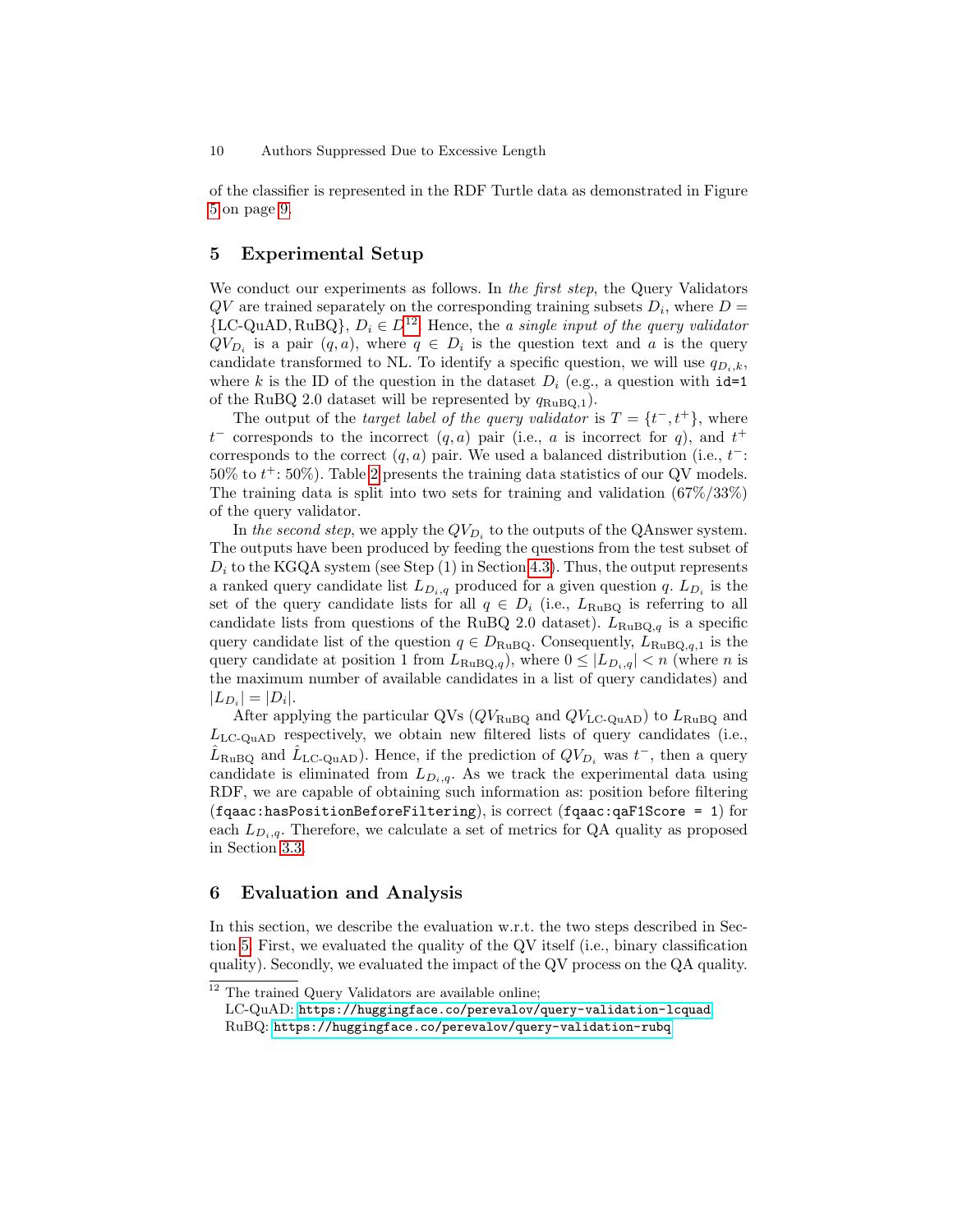<span id="page-10-0"></span>

| Table 2: Quality metrics of the trained dataset-specific Query Validators. |             |        |               |                            |        |  |
|----------------------------------------------------------------------------|-------------|--------|---------------|----------------------------|--------|--|
| Query Validator $ t^- $ $ t^+ $ TPR (Recall) TNR BA Precision F1 score     |             |        |               |                            |        |  |
| $ QV_{\rm RuBO} $                                                          | $9040$ 9040 | 0.9805 |               | $ 0.8968 0.9386 $ $0.8874$ | 0.9316 |  |
| $ QV_{\text{LC-QuAD}} $                                                    | 24045 24045 | 0.9846 | 0.9854 0.9850 | 0.9854                     | 0.9849 |  |

<span id="page-10-4"></span>Table 3: Evaluation of QA quality improvement using the Gerbil system.

|                              | Micro  |        |        | Macro                                               |        |        |
|------------------------------|--------|--------|--------|-----------------------------------------------------|--------|--------|
|                              |        |        |        | Precision Recall F1 score Precision Recall F1 score |        |        |
| RuBQ 2.0                     |        |        |        |                                                     |        |        |
| Before $QV_{\text{RuBQ}}$    | 0.0456 | 0.4910 | 0.0834 | 0.4531                                              | 0.4469 | 0.4462 |
| After $QV_{\text{RuBO}}$     | 0.1389 | 0.5000 | 0.2174 | 0.4594                                              | 0.4562 | 0.4505 |
| Improvement in $\%$          | 204.61 | 1.83   | 160.67 | 1.39                                                | 2.08   | 0.96   |
| $LC-QuAD 2.0$                |        |        |        |                                                     |        |        |
| Before $QV_{\text{LC-QuAD}}$ | 0.1621 | 0.2984 | 0.2100 | 0.5094                                              | 0.5191 | 0.4982 |
| After $QV_{\text{LC-QuAD}}$  | 0.3561 | 0.3679 | 0.3619 | 0.5341                                              | 0.5495 | 0.5247 |
| Improvement in $\%$          | 119.68 | 23.29  | 72.33  | 4.85                                                | 5.86   | 5.32   |

#### 6.1 Answer Validation Classifier Evaluation

In our task the importance of a false negative prediction is higher than a false positive one. If the only one correct query candidate from  $L_{D_i,q}$  is eliminated by the false negative error, it will inevitably lead to 0% of QA quality, which is not the case for false positive errors. The results regarding the quality of the QV are presented in Table [2.](#page-10-0) With these results we prove that it is possible to obtain comparable classification quality w.r.t. the well-formed query candidate  $verbalizations<sup>13</sup>$  $verbalizations<sup>13</sup>$  $verbalizations<sup>13</sup>$ . The obtained Recall score shows that the classifier is capable of avoiding many false negative predictions, which matches our requirements. Thus, even by using our straight-forward query candidate verbalization method (cf. Section [3.1\)](#page-4-2), the trained QV models can distinguish between correct and incorrect  $(q, a)$  pairs.

### <span id="page-10-1"></span>6.2 Question Answering Quality Improvement

In the following, the complete evaluation process is described. We applied our QVs to the outputs of the QAnswer system to remove incorrect query candidates (cf. Table [1\)](#page-8-1). In the following paragraphs, by the term *before the QV*, we imply the original results from the QAnswer system  $(L_{D_i})$ . The term *after QV* implies the results after applying the QV  $(\hat{L}_{D_i})$ .

Improvement of General Question Answering Quality The standard metrics for QA systems are based on the computed results of the first element (i.e., in our evaluation, just the first element of QAnswer's answer candidate list is used). We used Gerbil<sup>[14](#page-10-3)</sup> [\[43](#page-18-1)[,29\]](#page-17-13) for calculating automatically Micro/Macro

<span id="page-10-2"></span> $13$  In our previous study, we already compared QV's quality using different query candidate verbalization methods [\[19\]](#page-16-5).

<span id="page-10-3"></span><sup>&</sup>lt;sup>14</sup> [http://gerbil-qa.aksw.org/gerbil/,](http://gerbil-qa.aksw.org/gerbil/) version  $0.2.3$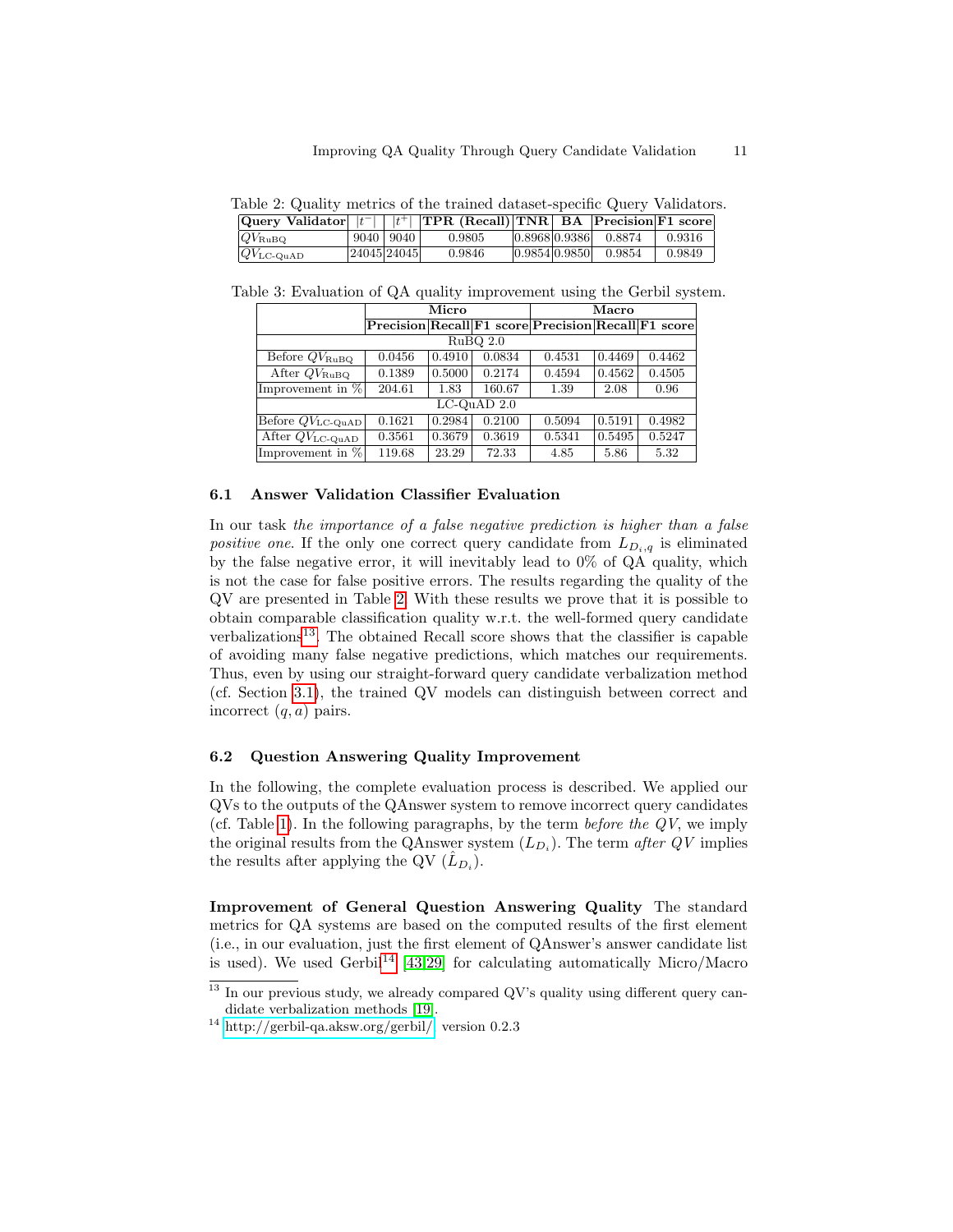<span id="page-11-1"></span>

Fig. 6: Precision@k, NDCG@k before and after Query Validation process

Precision, Recall and F1 score from our computed data in a comparable and citable form. As the input of the evaluation, the subset of questions was used where QAnswer was computing at least one correct answer candidate for a question  $q \in \text{Group A} \cup \text{Group B}$  (cf. Table [1\)](#page-8-1). The results in Table  $3^{15}$  $3^{15}$  $3^{15}$  show an improvement of up to 204.61% (micro precision improvement w.r.t. RuBQ 2.0) while the overall macro quality was improved for both datasets. Hence, our approach is capable of improving the answer quality of QA systems w.r.t. the given metrics.

Improvement w.r.t. Groups A and B In this paragraph, we demonstrate the impact of our approach w.r.t. the whole list of query candidates. To do this, we also selected  $L_{D_i,q}$  such that they contain at least one correct query candidate (i.e., Group A ∪ Group B). Thereafter, we measured Precision@k and NDCG@k, where  $k \in [1, 60]$  before and after the QV process. Hence, we show the impact of our approach w.r.t. the different sizes of  $L_{D_i,q}$  and not considering only the first query candidate (i.e.,  $L_{D_i,q,1}$ ) as done in the previous paragraph. The results of calculations are presented in Figure [6.](#page-11-1) In the charts, we recognize significant improvement w.r.t. all k values (e.g.,  $382\%$  w.r.t. Precision@1 (=NDCG@1) on RuBQ 2.0 and 297% on LC-QuAD 2.0 respectively). This tendency is discovered on both datasets and metrics, thus, showing that the proposed approach is not a specialized solution for a particular setting. However, this experiment does not show the impact of our method on the query candidate lists provided by

<span id="page-11-0"></span> $^{15}$  Our results are available online. LC-QuAD 2.0:

<http://gerbil-qa.aksw.org/gerbil/experiment?id=202112080001> and

[http://gerbil-qa.aksw.org/gerbil/experiment?id=202112080002;](http://gerbil-qa.aksw.org/gerbil/experiment?id=202112080002)

RuBQ 2.0:<http://gerbil-qa.aksw.org/gerbil/experiment?id=202112090005> and

[http://gerbil-qa.aksw.org/gerbil/experiment?id=202112090006.](http://gerbil-qa.aksw.org/gerbil/experiment?id=202112090006)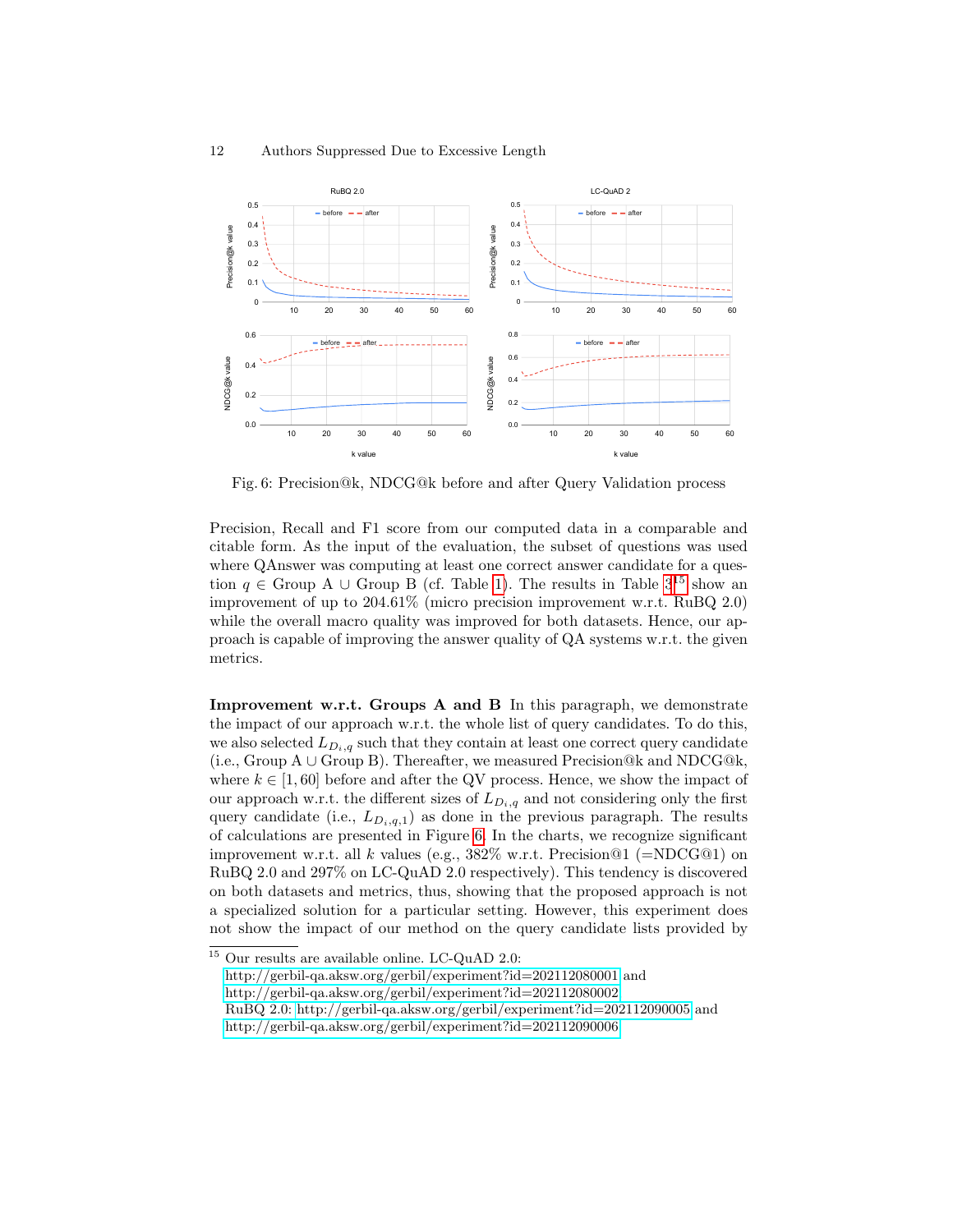QAnswer that do not contain correct candidates (i.e., Group C). In the next subsection, we discuss this aspect in detail.

Improvement w.r.t. Group C In this paper, we follow the assumption that no answer is better than a wrong answer (cf. Section [3.3\)](#page-5-1). It is driven by the observation that an incorrect answer might confuse users who would often not be able to decide if the answer is correct or incorrect. Thus, using our method, we highlight the possibility that all incorrect query candidates of a question can be removed from  $L_{D_i,q}$ . If instead of an incorrect answer produced by a query candidate, a system should provide an empty answer (i.e., the QA system does not "guess" but explicitly expresses the missing capabilities to answer the given question), this will lead to an improved QA quality from users' perspective. The "standard" QA metrics (e.g., Precision, NDCG) are not reflecting this behavior. For example, a QA system that would provide 50% correct answers and 50% ("guessed") incorrect answers could have the same scores as a system with 50% correct results and  $50\%$  no answer (i.e., "don't know the answer") – which is not a valid approach from our point of view. To tackle this scenario, we defined the novel metric Answer Trustworthiness Score (ATS) that takes into account our initial assumption. If no such metric is used, "guessing an answer" by a QA system will statistically improve the QA quality. Therefore, we define here the metric  $ATS$  that in particular takes into account the number of questions that were answered with an empty result:

<span id="page-12-0"></span>
$$
ATS(D_i) = \frac{\sum_{q \in D_i} f(q)}{|D_i|}, \text{ where } f(q) \begin{cases} +1 & \text{if } isCorrect(L_{D_i,q,1}) = True \\ 0 & \text{else if } L_{i,q} = \emptyset \\ -1 & \text{else} \end{cases} \tag{1}
$$

where  $isCorrect(L_{i,q,1}) = True$  if and only if for a question d the correct answer is shown (i.e., for an empty response no answer is shown). The answer is produced by a query candidate  $L_{i,q,1}$ . If an unexpected empty result is shown, then the second case is triggered. The proposed metric may show a clear improvement regarding unanswerable questions. We propose to the scientific community to adopt this metric to ensure reasonable QA quality reflection. In addition, we also analyze such statistics as average correct  $(j^+)$  and incorrect  $(j^-)$  query candidate position, average number of correct  $(\overline{L_{D_i,q}^+})$  and incorrect  $(\overline{L_{D_i,q}^-})$  query candidates in a list. In Table [4](#page-13-0) on page [14](#page-13-0) we present the metrics for QA quality introduced in Section [3.3.](#page-5-1) The results demonstrate a significant difference between the values before and after QV. The values of the statistics  $\overline{j^+}$  and  $\overline{j^-}$ demonstrate that the positions of the correct and incorrect query candidates were shifted to the top of the list after QV. The other values of the  $\overline{L_{i,d}^+}$  and  $\overline{L_{i,d}^-}$ indicate that the numbers of the correct and incorrect query candidates were decreased after QV. These results are ambiguous, however, the metric proposed by us is able to disambiguate them. Given our novel metric  $(ATS(D_i))$ , all the values are negative. The metric results after QV were improved from -0.75 to -0.71 for LC-QuAD 2.0 and from -0.31 to -0.12 for RuBQ 2.0 dataset. Negative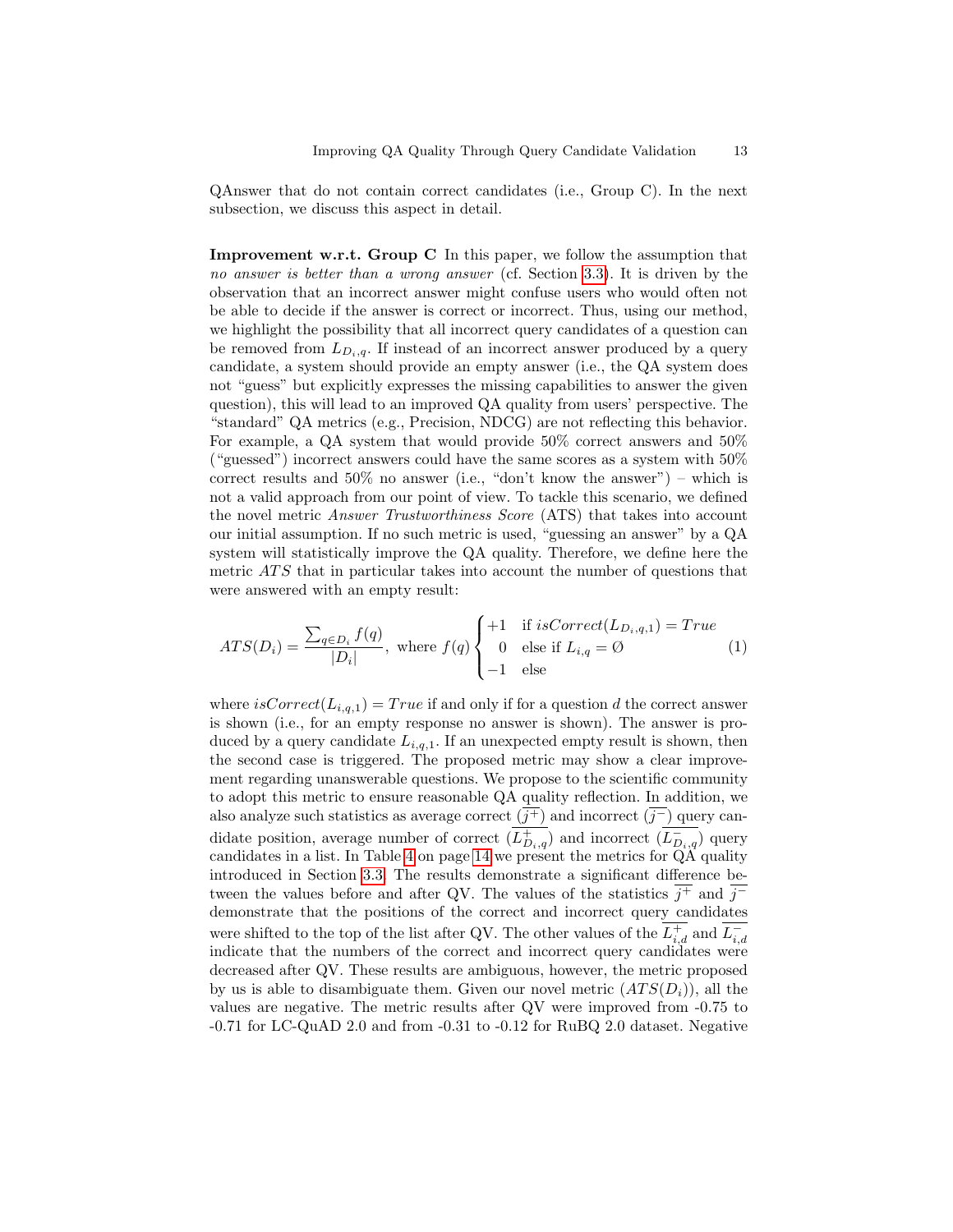| metric           | state     |         | $\rm RuBQ 2.0   \overline{LC}$ -QuAD 2.0 |
|------------------|-----------|---------|------------------------------------------|
| $\overline{i^+}$ | Before QV | 16.32   | 19.63                                    |
|                  | After QV  | 9.16    | 12.93                                    |
| $\overline{i}$   | Before QV | 21.98   | 29.74                                    |
|                  | After QV  | 10.28   | 19.34                                    |
| $L_{D_i,q}^+$    | Before QV | 3.12    | 4.27                                     |
|                  | After QV  | 2.55    | 3.88                                     |
| $L_{D_i,q}^-$    | Before QV | 43.49   | 57.74                                    |
|                  | After QV  | 11.95   | 27.60                                    |
| $ATS(D_i)$       | Before QV | $-0.31$ | $-0.75$                                  |
|                  | After QV  | $-0.12$ | $-0.71$                                  |

<span id="page-13-0"></span>Table 4: Question answering metrics before and after answer filtering.

<span id="page-13-1"></span>Table 5: Evaluation of unanswerable questions from RuBQ 2.0 dataset before and after QV

|                                                                                                                       | state     | $#$ questions |
|-----------------------------------------------------------------------------------------------------------------------|-----------|---------------|
| $ L_{\text{RuBQ},q} = \emptyset$ (correct)                                                                            | Before QV |               |
|                                                                                                                       | After QV  | 50            |
| $ L_{\rm RuBQ,q}  \neq \text{\o}({\rm incorrect}) \vert \frac{\rm p_{\rm CLOLO}}{\rm After~QV} \vert \label{eq:2.10}$ | Before QV | 102           |
|                                                                                                                       |           | 52            |

values signify that a QA system gives more incorrect answers rather than correct ones. Thus, the QV process decreased the number of incorrect and increased the number of correct query candidates, respectively. Hence, the trustworthiness of the considered system w.r.t. the two analyzed datasets is not good, i.e., users need to evaluate the results carefully.

Improvement w.r.t. Unanswerable Questions The unanswerable questions were intentionally integrated by authors of the RuBQ 2.0 dataset. In this paragraph, we utilize this subset of questions to see if the proposed approach improves the performance of the KGQA system regarding unanswerable questions. The correct response to an unanswerable question  $q \in D_i$  is  $L_{D_i,q} = \emptyset$ , otherwise, the response is incorrect. Such evaluation strategy is also supported in the original paper [\[24\]](#page-16-8) of the RuBQ 2.0 authors. Our evaluation results of the RuBQ 2.0 dataset regarding the contained 102 unanswerable questions are shown in Table [5.](#page-13-1) As the QAnswer system's strategy is to generate a list of query candidates for any kind of question, none of the results were considered as correct before QV. After QV, all the query candidates from the respective 50 lists  $L_{\text{RuBQ},q}$  were completely eliminated, and hence 50 unanswerable questions would have been answered correctly (with an empty answer).

## 6.3 Discussion and Limitations

We raise several questions for the discussion. Firstly, the validity of our approach is strongly depending on the labels provided by the considered KG. For the given datasets, it works surprisingly well, however, for a real-world scenario, additional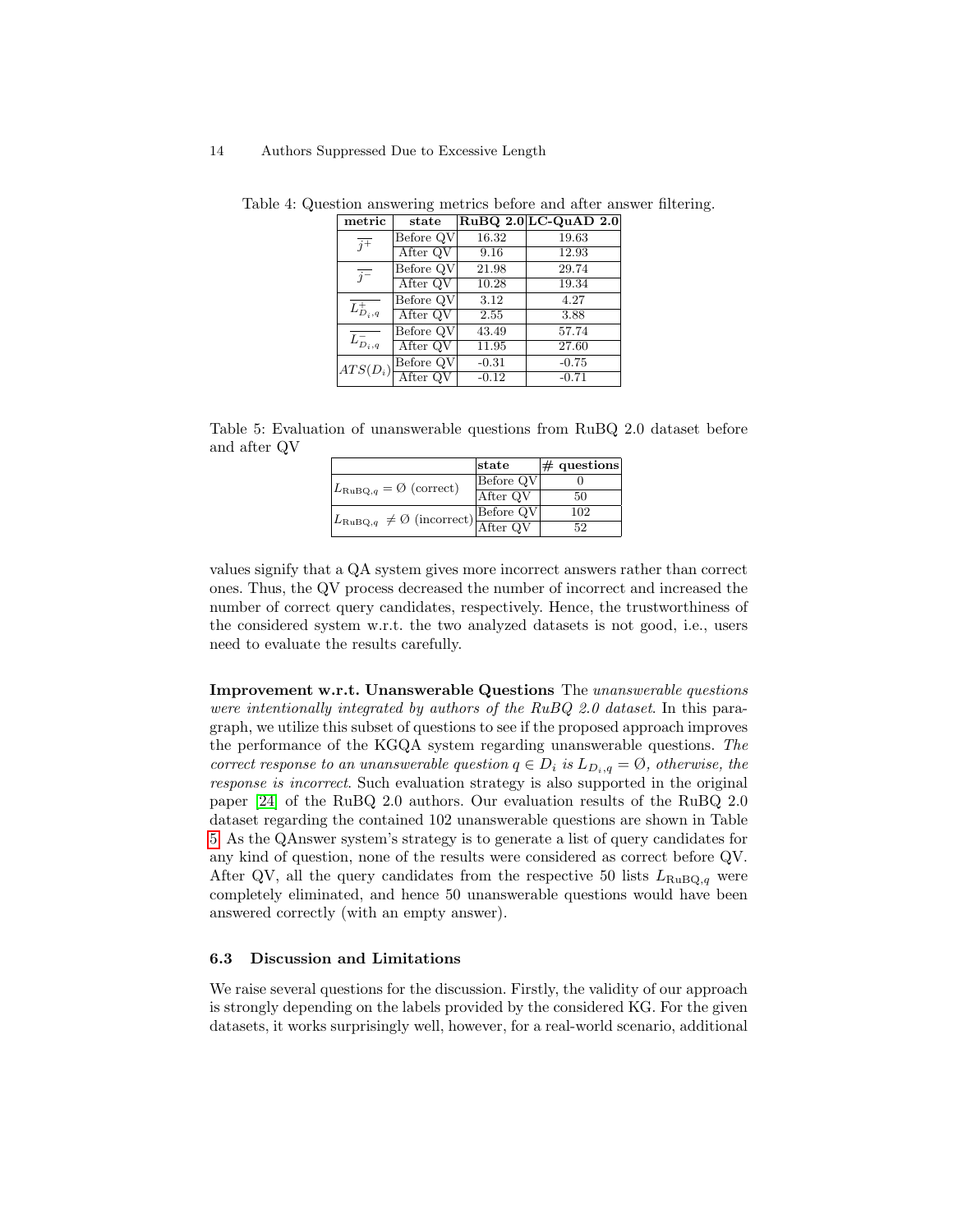methods would be required (e.g., integrating synonyms from [\[28\]](#page-17-14)). Futhermore, this raises the question if current KGQA benchmarks already represent the variety of NL questions well enough or would require additional extensions. Secondly, in this work, we consider a query candidate as correct if the F1 score of the expected and computed results is 1. In this regard, the other options would be to consider a different threshold instead of 1 (e.g., 0.75 or 0.5). The major point of concern of the strict threshold for the real-valued measure (F1 score) for determining whether a query candidate is correct is that some gold-standard correct answers sets contain more than one item (e.g., question: "Give me all post-punk artists"). In this regard, if a query candidate could produce a query equivalent to "Give me all German post-punk artists", the result would be partially correct. Hence, the "is correct" threshold should be adapted according to the tolerance to the partially correct answers of the evaluation context (i.e., in our case, we have zero tolerance to incorrect answers). Thirdly, this evaluation provided in the work may be biased due to the only one KGQA system was used. Although QAnswer is well-known and used for much research, further work should cover different KGQA systems as their approaches and capabilities may vary significantly. Finally, more training techniques of the query validator should be explored, s.t., the final impact on the QA quality can be increased. At the moment, there are still additional opportunities for the QV process improvement, considering not only answerable but also unanswerable questions.

## <span id="page-14-0"></span>7 Conclusions

In this paper, we have proven the impact of our query candidate validation approach. It uses a NL representation of the SPARQL query that is compared by a trained model with the given question. Our approach takes into account the verbalized information of concepts, predicates, and instances that are already defined in a SPARQL query candidate. Hence, we did not create a complete nor well-formed NL representation of the SPARQL queries. However, the results of our research show significant QA quality improvements w.r.t. different aspects that are important for QA systems. In particular, our evaluation includes answerable and unanswerable questions as well as it shows that the quality of the query candidate list can be improved.

As we have shown, our method is capable of improving the quality of QA systems without knowledge about the implemented approach of a QA system. Consequently, it might be integrated in the query builder component of QA systems, or as a reusable component via the QA framework (e.g., the Qanary framework [\[8\]](#page-15-13)) to improve the quality of answers or intermediate candidate lists. Hence, our main contribution is providing a domain-agnostic method that can be applied to any knowledge base that provides verbalization (typically available as predicate rdfs:label), s.t., corresponding KGQA systems increase their quality.

Looking forward, we plan to use different models, verify the presented approach on different systems and benchmarks and check the applicability of the approach to other languages.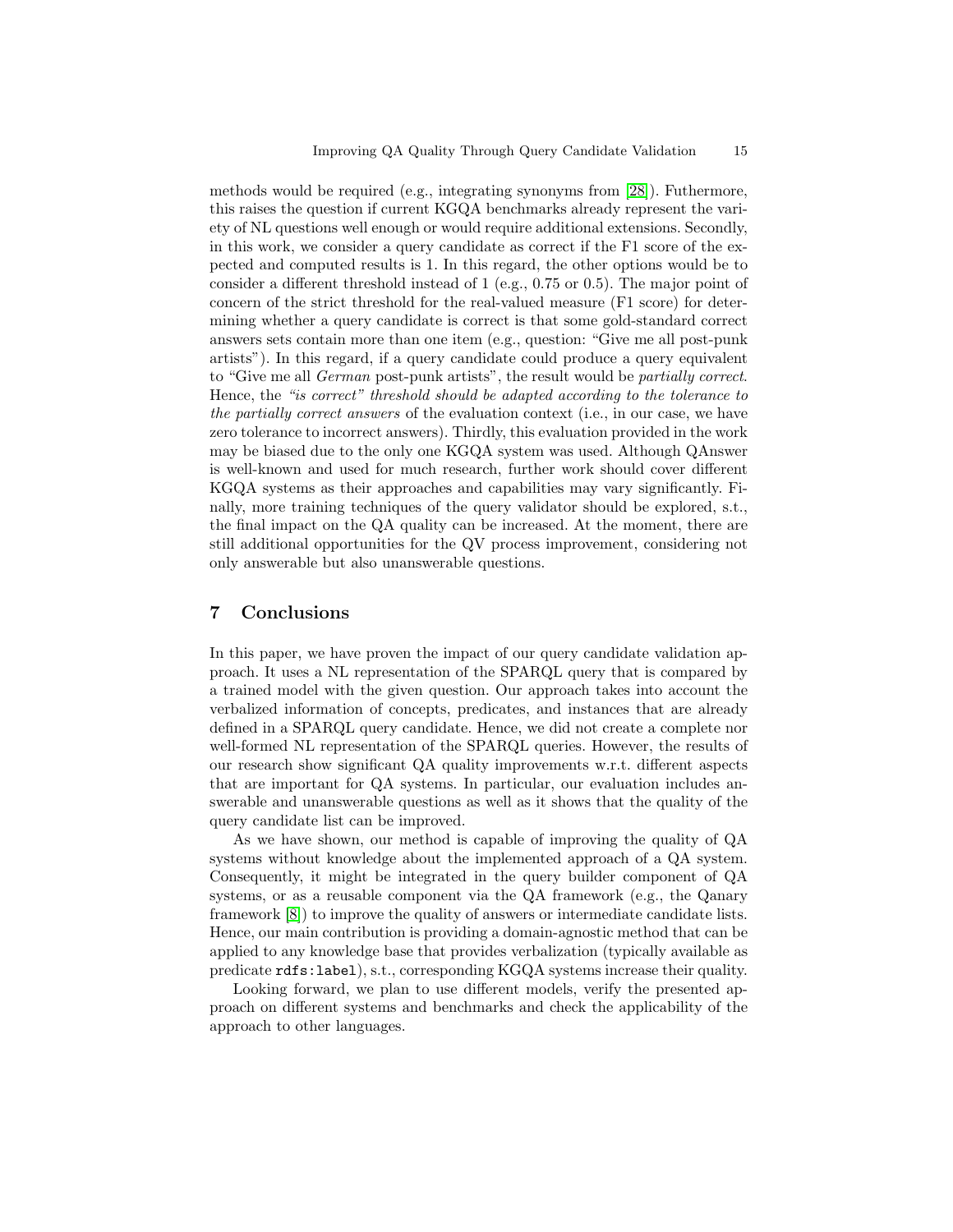# References

- <span id="page-15-2"></span>1. Abdiansah, A., Azhari, A., Sari, A.K.: Survey on answer validation for Indonesian question answering system (IQAS). International Journal of Intelligent Systems and Applications 10, 68–78 (04 2018).<https://doi.org/10.5815/ijisa.2018.04.08>
- <span id="page-15-7"></span>2. Asai, A., Choi, E.: Challenges in information seeking QA: Unanswerable questions and paragraph retrieval. arXiv preprint arXiv:2010.11915 (2020)
- <span id="page-15-10"></span>3. Auer, S., Bizer, C., Kobilarov, G., Lehmann, J., Cyganiak, R., Ives, Z.: Dbpedia: A nucleus for a web of open data. In: Aberer, K., Choi, K.S., Noy, N., Allemang, D., Lee, K.I., Nixon, L., Golbeck, J., Mika, P., Maynard, D., Mizoguchi, R., Schreiber, G., Cudré-Mauroux, P. (eds.) The Semantic Web, pp. 722–735. Springer Berlin Heidelberg, Berlin, Heidelberg (2007)
- <span id="page-15-11"></span>4. Azmy, M., Shi, P., Lin, J., Ilyas, I.: Farewell freebase: Migrating the simplequestions dataset to dbpedia. In: Proceedings of the 27th international conference on computational linguistics. pp. 2093–2103 (2018)
- <span id="page-15-3"></span>5. Babych, S., Henn, A., Pawellek, J., Pad´o, S.: Dependency-Based Answer Validation for German. In: Petras, V., Forner, P., Clough, P.D. (eds.) CLEF 2011 Labs and Workshop, Notebook Papers, 19-22 September 2011, Amsterdam, The Netherlands. CEUR Workshop Proceedings, vol. 1177. CEUR-WS.org (2011)
- <span id="page-15-0"></span>6. Berners-Lee, T., Hendler, J., Lassila, O.: The Semantic Web. Scientific American 284(5), 34–43 (2001)
- <span id="page-15-12"></span>7. Biswas, D., Dubey, M., Rony, M.R.A.H., Lehmann, J.: VANiLLa: Verbalized answers in natural language at large scale. CoRR abs/2105.11407 (2021)
- <span id="page-15-13"></span>8. Both, A., Diefenbach, D., Singh, K., Shekarpour, S., Cherix, D., Lange, C.: Qanary– a methodology for vocabulary-driven open question answering systems. In: European Semantic Web Conference. pp. 625–641. Springer (2016)
- <span id="page-15-4"></span>9. Both, A., Gashkov, A., Eltsova, M.: Similarity Detection of Natural-Language Questions and Answers using the VANiLLa dataset. Journal of Physics: Conference Series 1886(1), 012017 (2021).<https://doi.org/10.1088/1742-6596/1886/1/012017>
- <span id="page-15-9"></span>10. Burtsev, M., Seliverstov, A., Airapetyan, R., Arkhipov, M., Baymurzina, D., Bushkov, N., Gureenkova, O., Khakhulin, T., Kuratov, Y., Kuznetsov, D., Litinsky, A., Logacheva, V., Lymar, A., Malykh, V., Petrov, M., Polulyakh, V., Pugachev, L., Sorokin, A., Vikhreva, M., Zaynutdinov, M.: DeepPavlov: Open-Source Library for Dialogue Systems. In: Proceedings of ACL 2018, System Demonstrations. pp. 122–127. Association for Computational Linguistics, Melbourne, Australia (2018)
- <span id="page-15-5"></span>11. Devlin, J., Chang, M.W., Lee, K., Toutanova, K.: BERT: Pre-training of Deep Bidirectional Transformers for Language Understanding. In: Proceedings of the 2019 Conference of the North American Chapter of the Association for Computational Linguistics: Human Language Technologies, Volume 1 (Long and Short Papers). pp. 4171–4186. Association for Computational Linguistics, Minneapolis, Minnesota (Jun 2019).<https://doi.org/10.18653/v1/N19-1423>
- <span id="page-15-6"></span>12. Diefenbach, D., Both, A., Singh, K., Maret, P.: Towards a question answering system over the semantic web. Semantic Web 11, 421–439 (2020)
- <span id="page-15-8"></span>13. Diefenbach, D., Giménez-García, J., Both, A., Singh, K., Maret, P.: Qanswer kg: designing a portable question answering system over rdf data. In: European Semantic Web Conference. pp. 429–445. Springer (2020)
- <span id="page-15-1"></span>14. Diefenbach, D., Lopez, V., Singh, K., Maret, P.: Core techniques of question answering systems over knowledge bases: a survey. Knowledge and Information systems 55(3), 529–569 (2018)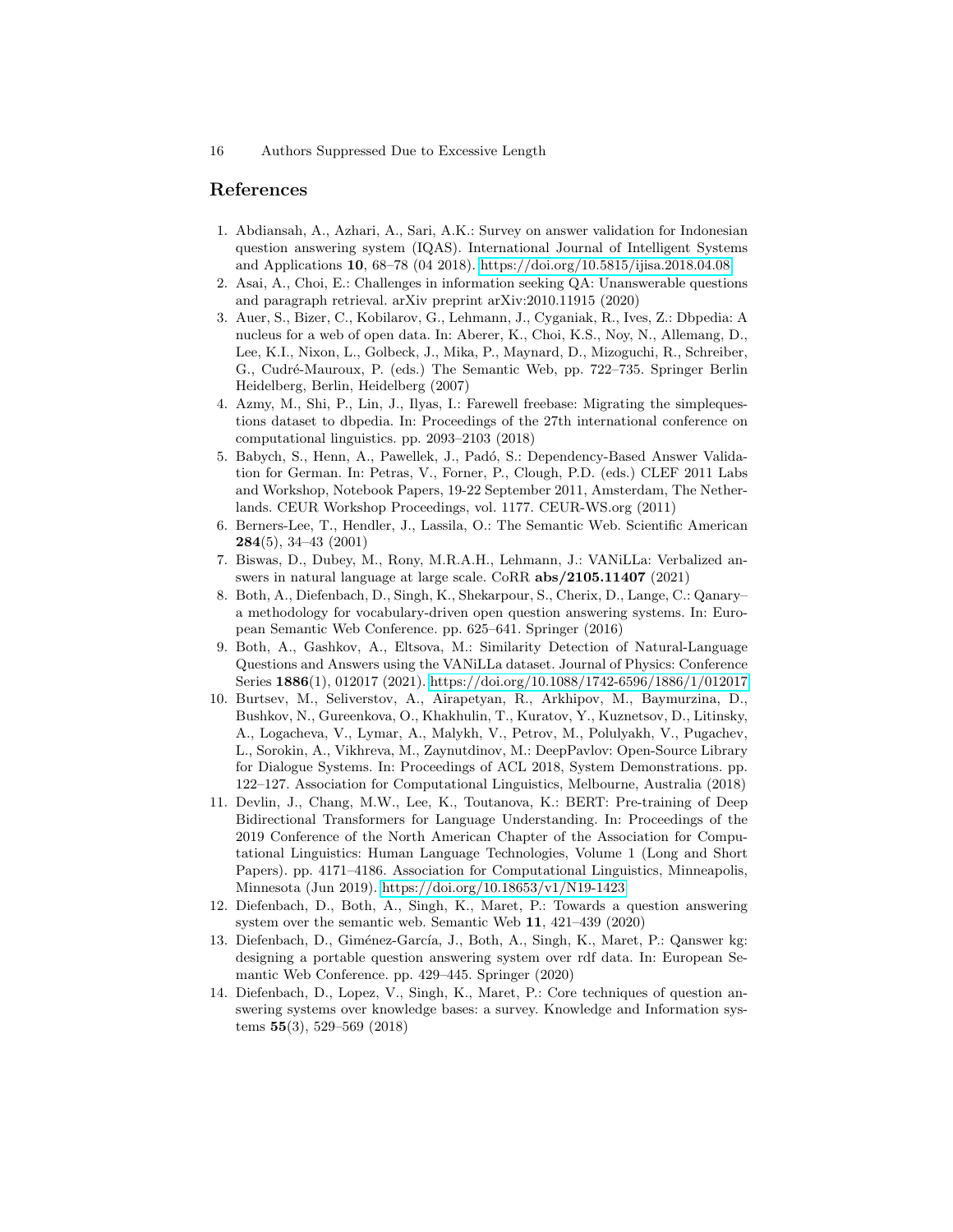- <span id="page-16-10"></span>15. Diefenbach, D., Migliatti, P.H., Qawasmeh, O., Lully, V., Singh, K., Maret, P.: QAnswer: A Question Answering prototype bridging the gap between a considerable part of the LOD cloud and end-users. In: Liu, L., White, R.W., Mantrach, A., Silvestri, F., McAuley, J.J., Baeza-Yates, R., Zia, L. (eds.) The World Wide Web Conference, WWW 2019, San Francisco, CA, USA, May 13-17, 2019. pp. 3507–3510. ACM (2019).<https://doi.org/10.1145/3308558.3314124>
- <span id="page-16-0"></span>16. Dimitrakis, E., Sgontzos, K., Tzitzikas, Y.: A survey on question answering systems over linked data and documents. Journal of Intelligent Information Systems 55(2), 233–259 (2020)
- <span id="page-16-3"></span>17. Dubey, M., Banerjee, D., Abdelkawi, A., Lehmann, J.: LC-QuAD 2.0: A large dataset for complex question answering over Wikidata and DBpedia. In: International semantic web conference. pp. 69–78. Springer (2019)
- <span id="page-16-9"></span>18. Erxleben, F., Günther, M., Krötzsch, M., Mendez, J., Vrandečić, D.: Introducing Wikidata to the linked data web. In: International semantic web conference. pp. 50–65. Springer (2014)
- <span id="page-16-5"></span>19. Gashkov, A., Perevalov, A., Eltsova, M., Both, A.: Improving the Question Answering Quality using Answer Candidate Filtering based on Natural-Language Features. In: 16th International Conference on Intelligent Systems and Knowledge Engineering (ISKE 2021) (2021)
- <span id="page-16-7"></span>20. Godin, F., Kumar, A., Mittal, A.: Learning when not to answer: a ternary reward structure for reinforcement learning based question answering. In: Proceedings of the 2019 Conference of the North American Chapter of the Association for Computational Linguistics: Human Language Technologies, Volume 2 (Industry Papers). pp. 122–129. Association for Computational Linguistics, Minneapolis, Minnesota (Jun 2019).<https://doi.org/10.18653/v1/N19-2016>
- <span id="page-16-1"></span>21. Gómez-Adorno, H., Pinto, D., Vilariño, D.: A Question Answering System for Reading Comprehension Tests. In: Carrasco-Ochoa, J.A., Martínez-Trinidad, J.F., Rodríguez, J.S., di Baja, G.S. (eds.) Pattern Recognition. pp. 354–363. Springer Berlin Heidelberg, Berlin, Heidelberg (2013)
- <span id="page-16-2"></span>22. Grappy, A., Grau, B., Falco, M., Ligozat, A., Robba, I., Vilnat, A.: Selecting Answers to Questions from Web Documents by a Robust Validation Process. In: 2011 IEEE/WIC/ACM International Conferences on Web Intelligence and Intelligent Agent Technology. vol. 1, pp. 55–62 (2011). [https://doi.org/10.1109/WI-](https://doi.org/10.1109/WI-IAT.2011.210)[IAT.2011.210](https://doi.org/10.1109/WI-IAT.2011.210)
- <span id="page-16-6"></span>23. Hu, M., Wei, F., Peng, Y., Huang, Z., Yang, N., Li, D.: Read+verify: Machine reading comprehension with unanswerable questions. In: Proceedings of the AAAI Conference on Artificial Intelligence. vol. 33, pp. 6529–6537 (2019)
- <span id="page-16-8"></span>24. Korablinov, V., Braslavski, P.: RuBQ: a Russian dataset for question answering over Wikidata. In: International Semantic Web Conference. pp. 97–110. Springer (2020)
- <span id="page-16-11"></span>25. Lin, Y., Zhang, M., Zhang, R., Zou, L.: Deep-gAnswer: A Knowledge Based Question Answering System. In: Asia-Pacific Web (APWeb) and Web-Age Information Management (WAIM) Joint International Conference on Web and Big Data. pp. 434–439. Springer (2021)
- <span id="page-16-4"></span>26. Magnini, B., Negri, M., Prevete, R., Tanev, H.: Is It the Right Answer? Exploiting Web Redundancy for Answer Validation. In: Proceedings of the 40th Annual Meeting of the Association for Computational Linguistics. pp. 425–432. Association for Computational Linguistics, Philadelphia, Pennsylvania, USA (2002). <https://doi.org/10.3115/1073083.1073154>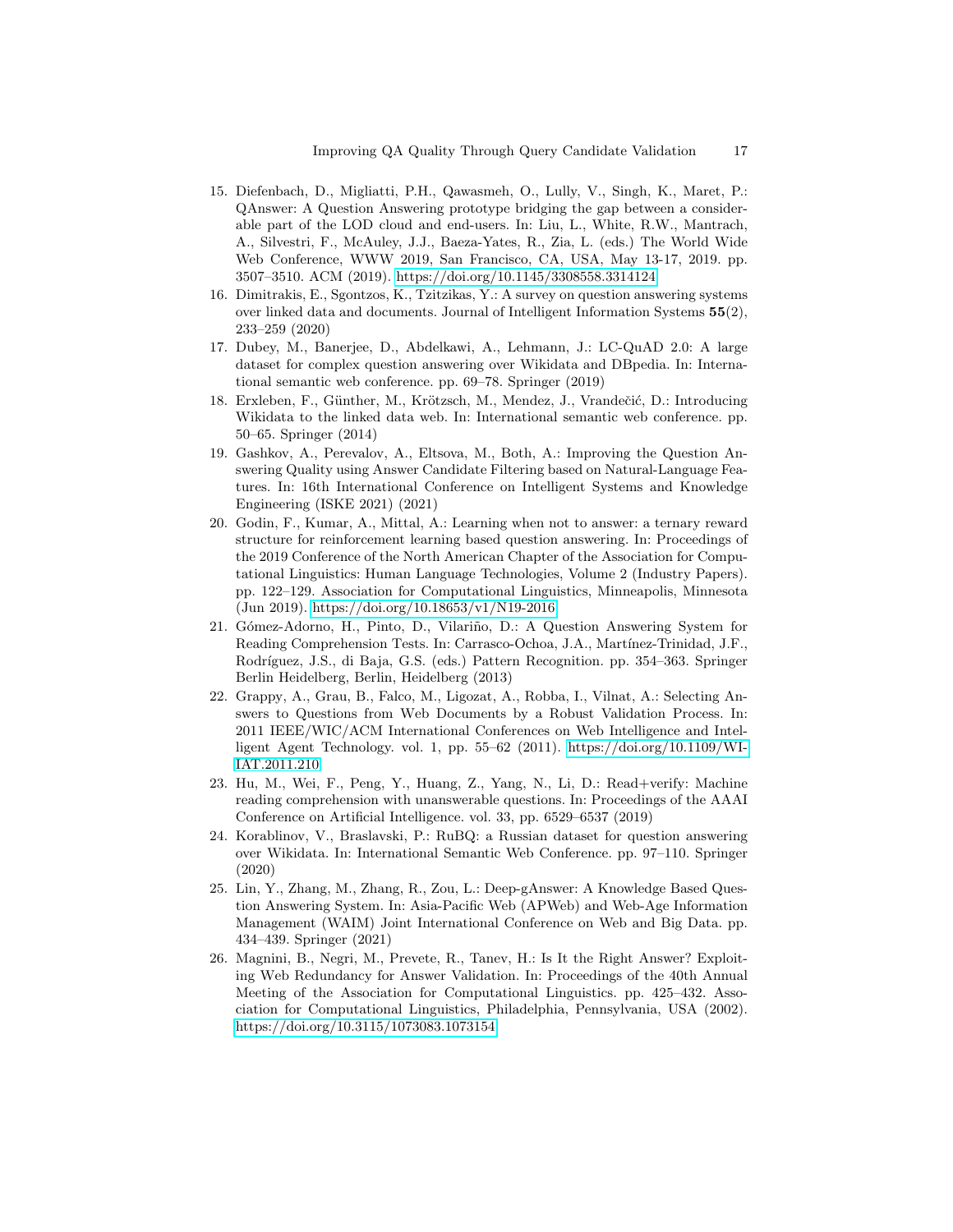- 18 Authors Suppressed Due to Excessive Length
- <span id="page-17-2"></span>27. Maheshwari, G., Trivedi, P., Lukovnikov, D., Chakraborty, N., Fischer, A., Lehmann, J.: Learning to rank query graphs for complex question answering over knowledge graphs. In: International semantic web conference. pp. 487–504. Springer (2019)
- <span id="page-17-14"></span>28. Miller, G.A.: WordNet: An electronic lexical database. MIT Press (1998)
- <span id="page-17-13"></span>29. Napolitano, G., Usbeck, R., Ngomo, A.N.: The Scalable Question Answering Over Linked Data (SQA) Challenge 2018. In: Semantic Web Challenges - 5th SemWebEval Challenge at ESWC 2018, Heraklion, Greece, June 3-7, 2018, Revised Selected Papers. pp. 69–75 (2018). [https://doi.org/10.1007/978-3-030-00072-1](https://doi.org/10.1007/978-3-030-00072-1_6) 6
- <span id="page-17-0"></span>30. Pakray, P., Barman, U., Bandyopadhyay, S., Gelbukh, A.: Semantic Answer Validation using Universal Networking Language. In: International Journal of Computer Science and Information Technologies. vol. 3 (4) (2012)
- <span id="page-17-6"></span>31. Parikh, A.P., Täckström, O., Das, D., Uszkoreit, J.: A decomposable attention model for natural language inference. In: Proceedings of the 2016 Conference on Empirical Methods in Natural Language Processing. pp. 2249–2255. Association for Computational Linguistics (2016)
- <span id="page-17-9"></span>32. Pellissier Tanon, T., de Assunção, M.D., Caron, E., Suchanek, F.M.: Demoing Platypus – A Multilingual Question Answering Platform for Wikidata. In: Gangemi, A., Gentile, A.L., Nuzzolese, A.G., Rudolph, S., Maleshkova, M., Paulheim, H., Pan, J.Z., Alam, M. (eds.) The Semantic Web: ESWC 2018 Satellite Events. pp. 111–116. Springer International Publishing, Cham (2018)
- <span id="page-17-8"></span>33. Powers, D.M.W.: Evaluation: From Precision, Recall and F-Factor to ROC, Informedness, Markedness & Correlation. Journal of Machine Learning Technologies  $2(1), 37-63 (2011)$
- <span id="page-17-5"></span>34. Rodrigo, A., Pérez-Iglesias, J., Peñas, A., Garrido, G., Araujo, L.: A Question Answering System based on Information Retrieval and Validation. In: CLEF 2010 LABs and Workshops, Notebook Papers (2010)
- <span id="page-17-4"></span>35. Rybin, I., Korablinov, V., Efimov, P., Braslavski, P.: RuBQ 2.0: An innovated russian question answering dataset. In: The Semantic Web. pp. 532–547. Springer International Publishing, Cham (2021)
- <span id="page-17-12"></span>36. Saha, A., Pahuja, V., Khapra, M.M., Sankaranarayanan, K., Chandar, S.: Complex sequential question answering: Towards learning to converse over linked question answer pairs with a knowledge graph. In: Thirty-Second AAAI Conference on Artificial Intelligence (2018)
- <span id="page-17-3"></span>37. Schütze, H., Manning, C.D., Raghavan, P.: Introduction to information retrieval, vol. 39. Cambridge University Press Cambridge (2008)
- <span id="page-17-10"></span>38. Singh, K., Radhakrishna, A.S., Both, A., Shekarpour, S., Lytra, I., Usbeck, R., et al.: Why reinvent the wheel: Let's build question answering systems together. In: Proceedings of the 2018 World Wide Web Conference. pp. 1247–1256 (2018)
- <span id="page-17-1"></span>39. Solovyev, A.: Dependency-Based Algorithms for Answer Validation Task in Russian Question Answering, vol. 8105, pp. 199–212. Springer, Berlin, Heidelberg (01 2013). [https://doi.org/10.1007/978-3-642-40722-2](https://doi.org/10.1007/978-3-642-40722-2_20) 20
- <span id="page-17-7"></span>40. Tan, C., Wei, F., Zhou, Q., Yang, N., Lv, W., Zhou, M.: I know there is no answer: modeling answer validation for machine reading comprehension. In: CCF International Conference on Natural Language Processing and Chinese Computing. pp. 85–97. Springer (2018)
- <span id="page-17-11"></span>41. Trivedi, P., Maheshwari, G., Dubey, M., Lehmann, J.: Lc-quad: A corpus for complex question answering over knowledge graphs. In: International Semantic Web Conference. pp. 210–218. Springer (2017)